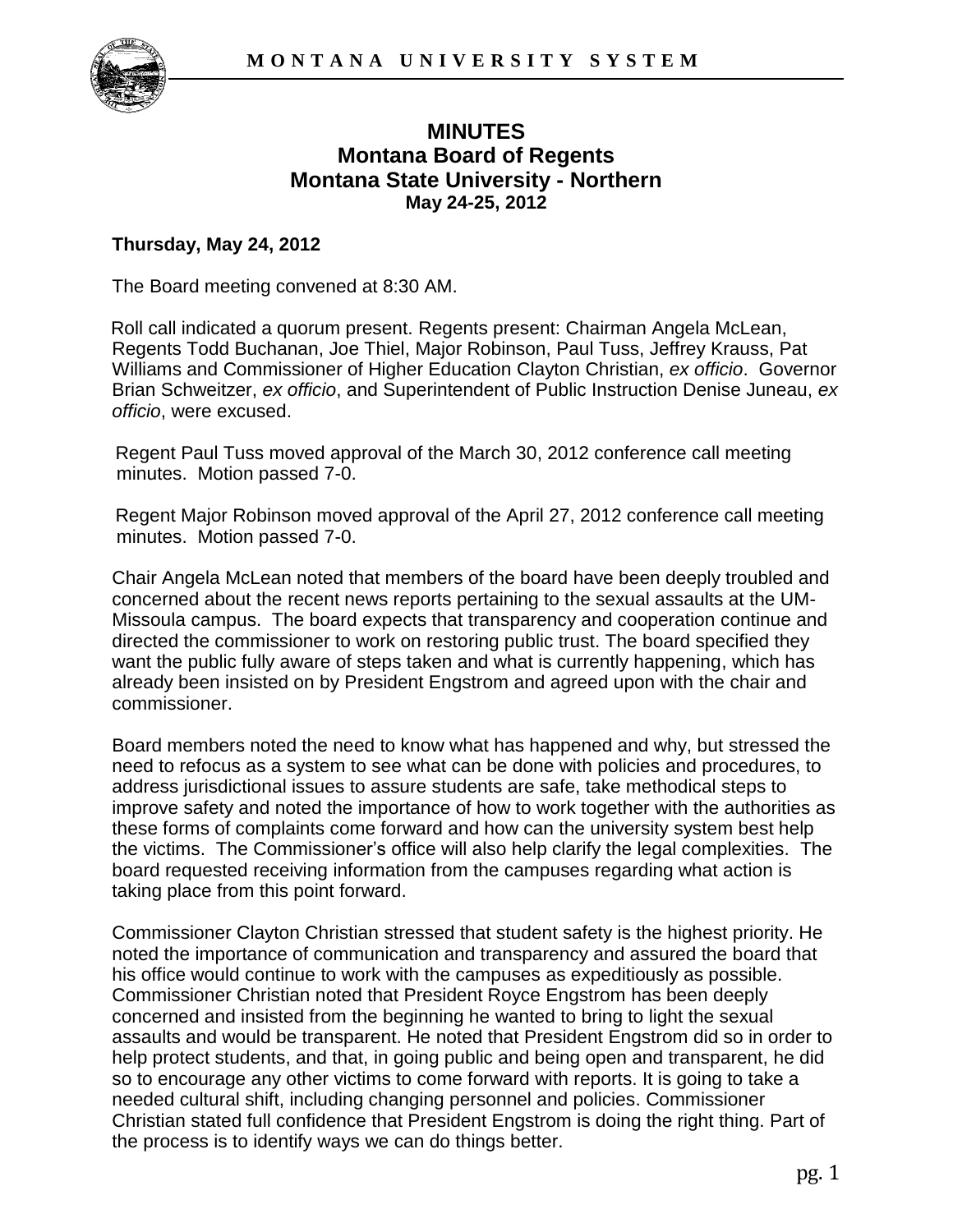

In the interest of transparency and keeping the board informed, President Engstrom updated the board on the status of the sexual assault situation at the UM campus. Progress on this matter included the status of the campus investigation, the status of involvement in the federal investigation, changes that have occurred and communication efforts. He noted that seven students involved are no longer with the university and will not be permitted to return; the campus has taken action in each of these cases and there have been consequences for each of the students. He reminded the board that action by the campus needs to take place through due process.

President Engstrom noted the university has been fully cooperative with the federal Department of Justice investigation and that the university will be receptive to recommendations. The university will also be fully compliant and cooperative with the investigation by the federal Department of Education that has recently been initiated. He strongly stressed that he is committed to doing what is right for the students involved and to being proactive.

Steps taken at the UM campus include: an enhanced mandatory educational program with online instructions; a new student athlete code of conduct; a cooperative program with Missoula as a means to help clarify the reporting for sexual assaults; mandatory reporting requirements by employees; adding additional security; submission of a grant application to add an additional position to the sexual assault program; consultation with national experts; and possibly employing a crisis intervention expert.

President Engstrom noted that they held community and campus forums, worked with a student forum, and have responded to requests from the press, while also complying with confidentiality. He acknowledged that this has required some unpleasant and controversial decisions to be made, but assured the board that throughout this, he will continue to move forward with the business of the university. President Engstrom said he is open to any advice by the board and commissioner; if there are aspects that the board thinks need to be handled differently, he would like to know what those are.

Commissioner's and System Report

FY12 Enrollment Report

Associate Commissioner Tyler Trevor gave the enrollment report on the annual average FTE, which comprises fall and spring enrollment. He noted the enrollment growth in the MUS leveled off in 2012 after three years of accelerated growth. He pointed out that resident undergraduate enrollment witnessed the largest decline of 404, yet nonresident undergraduates experienced the largest increase of 286. Two thirds of the growth in resident student enrollment in the past ten years occurred at the two-year campuses. The largest decline in resident FTE occurred at the community colleges. While there are fewer high school graduates, the MUS enrollment has increased at a time when there are fewer high school graduates.

President Waded Cruzado requested for the regents to take a look at the distribution of funding on a yearly basis to enable them to plan accordingly, but Commissioner Christian reminded the board that the decision to make funding allocation changes is approved every two years and if a substantial change in funding is to occur, a phase-in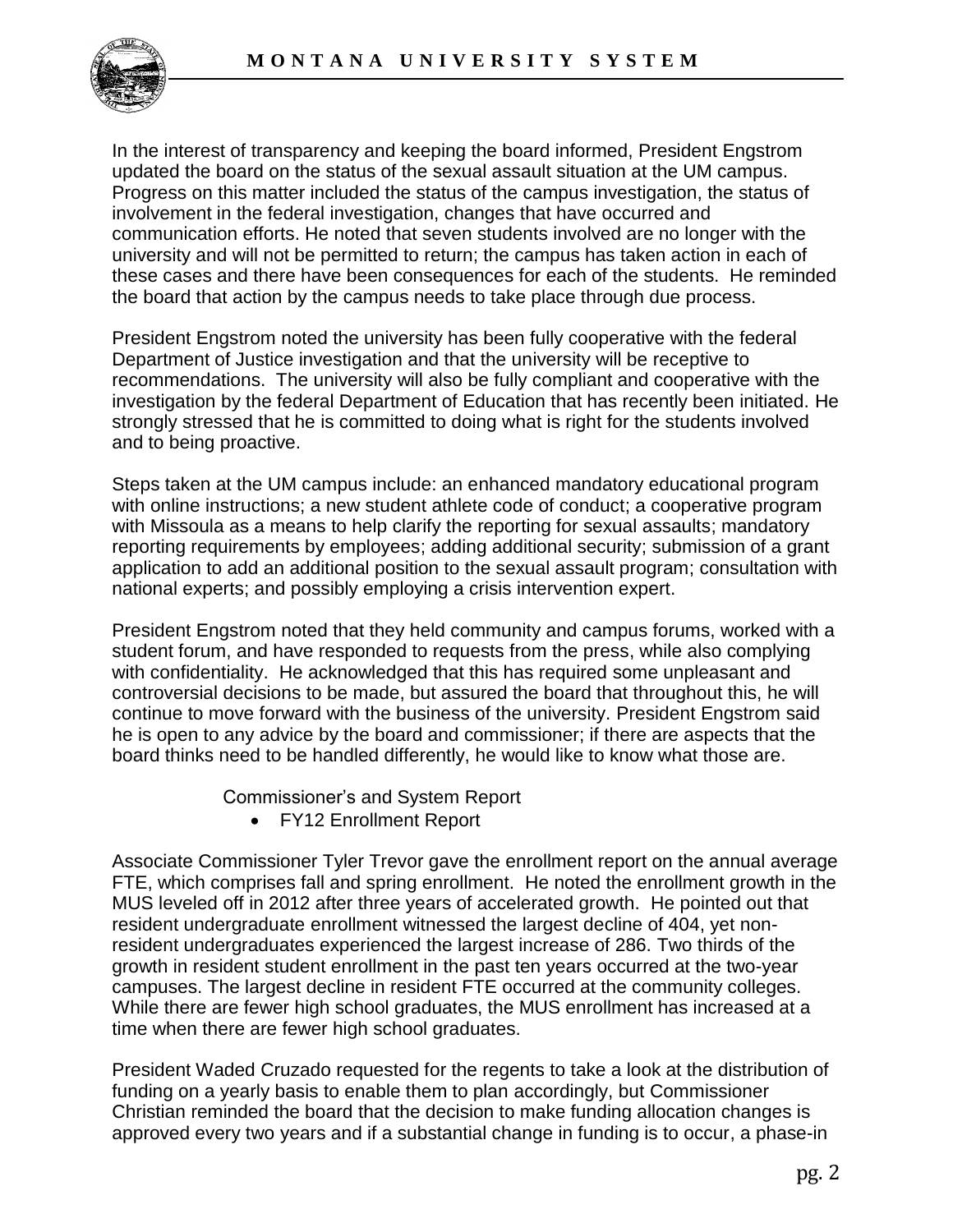

process is included which does enable the campuses to plan.

Strategic Plan - Dashboard Indicator | Retention

Associate Commissioner Trevor reminded the board this is the detailed information that the system office uses in order to create reports for the individual campuses. He noted this dashboard indicator tracks first-time full-time students and also measures one-year transfer students.

• Smart Buildings Initiative Update

Students Zach Brown, MSU and Bryn Hagfors, UM, gave a presentation on improving efficiencies on campuses to conserve energy, reinvest savings, and provide opportunities for student engagement. The intent is for the energy efficiency upgrades to be self-sustaining over time. The projects will focus on equipment and personnel, student, faculty and staff engagement, accounting procedures and how to retain the savings within the MUS. They noted that they will create a task force to consider challenges and opportunities, how to measure success and marketable outcomes, and to develop a system-wide project with outreach to affiliate campuses.

### **STAFF AND COMPENSATION COMMITTEE MEETING**

*Committee Members: Regents Major Robinson, Chair, Pat Williams, and Angela McLean*

### **DISCUSSION**

### Compensation Focus Group

Regent Major Robinson spoke on the report compiled as a result of the Compensation Focus Group on the impact of compensation in recruitment and retention efforts. He noted he would like to continue these discussions and added that the next phase of this group's focus is to continue to have broader discussions with the stakeholders.

### **Public Comment:**

Marco Ferro, MEA-MFT, spoke in support of these efforts and for continuing these discussions. He noted the cost of failed searches for positions at the campuses. He spoke on the MUS total current unrestricted budget growth versus the growth of current unrestricted budget allocated to MUS contract faculty salaries.

John Snyder, MSU-Northern faculty, spoke on the concern of low salaries, resulting in challenges in recruitment and retention.

Curtis Smeby, MSU-Northern faculty, voiced concern of compensation levels and noted the MUS as a whole is underfunded as compared nationally.

Commissioner Christian noted the importance for the presidents and the campuses to manage their own budgets. He said the Board and the commissioner's office would set the percentage goal and then let the campuses make their own decisions regarding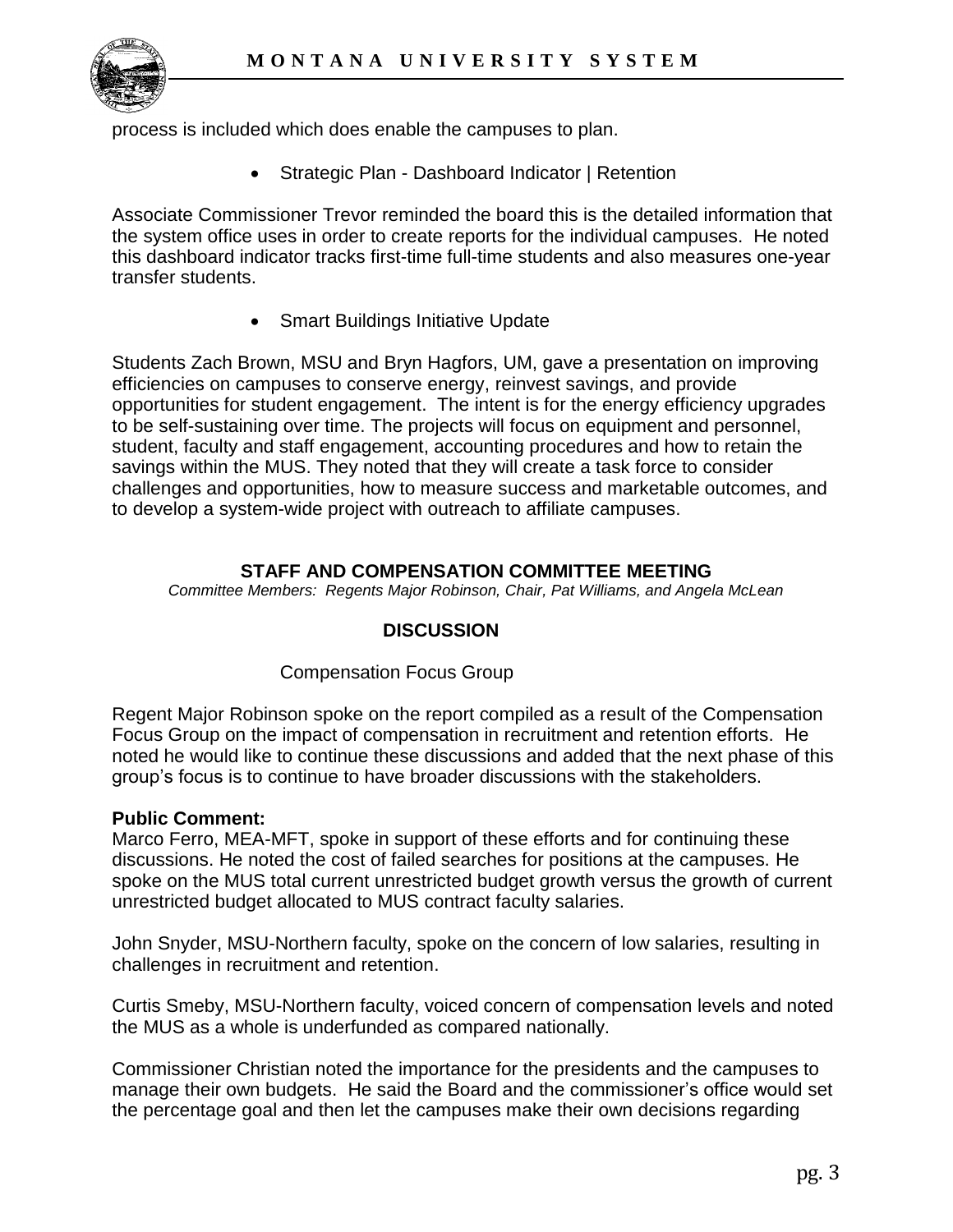

employment offers, which need to fall within the guidelines. The commissioner's office will work to bring ratios forward for recommendations to the board.

Associate Commissioner Kevin McRae noted there are dedicated faculty on the campuses and that every campus develops their own data indicating that their campus has the most urgent low salaries in the system. He urged the board and OCHE to develop a mode, using data from comparable institutions, to be used as a guideline in budget planning and allocation plans.

Regent Krauss requested information on the allocation model Mr. Ferro referenced and the source of funding.

Commissioner Christian noted the level of wages in Montana overall and agreed that overall budgets have increased, partially due to reporting requirements. He reminded the board that the university system competes nationally which creates a challenge in Montana. Associate Commissioner McRae reminded the board that every time the university system recruits for a faculty position, they are competing nationally.

Regent Williams noted concern of the level of compensation in the university system overall and suggested the need for an innovative and aggressive approach.

Regent Buchanan agreed on the need for innovation.

#### **Public Comment:**

Jeff Renz, UM faculty, spoke on failed searches at the UM campus and positions left vacant for multiple years due to failed searches.

Jennifer Gursky, ASUM, spoke in support of compensation for faculty and staff.

Regent Robinson noted that compensation is a high priority for the board and that they will continue to put together an action plan to address the needs.

### **CONSENT**

### Staff Items

- a. MSU-Bozeman *ITEM 155-2000-R0512*
- b. MSU-Northern *ITEM 155-2800-R0512*
- c. UM-Missoula *ITEM 155-1000-R0512*
- d. MT Tech *ITEM 155-1500-R0512*
- e. UM-Western *ITEM 155-1600-R0512*
- f. Professor Emeritus of Economics: Fleck; MSU-Bozeman *ITEM 155- 2001-R0512*
- g. Professor Emeritus of Plant Pathology: Jacobsen; MSU-Bozeman *ITEM 155-2002-R0512*
- h. Professor Emeritus of Educational Theory and Practice and Mathematics: Metheny; MSU-Billings *ITEM 155-2701-R0512*
- i. Professor Emeritus of Hydrogeology: Miller; MT Tech Bureau of Mines and Geology *ITEM 155-1501A-R0512*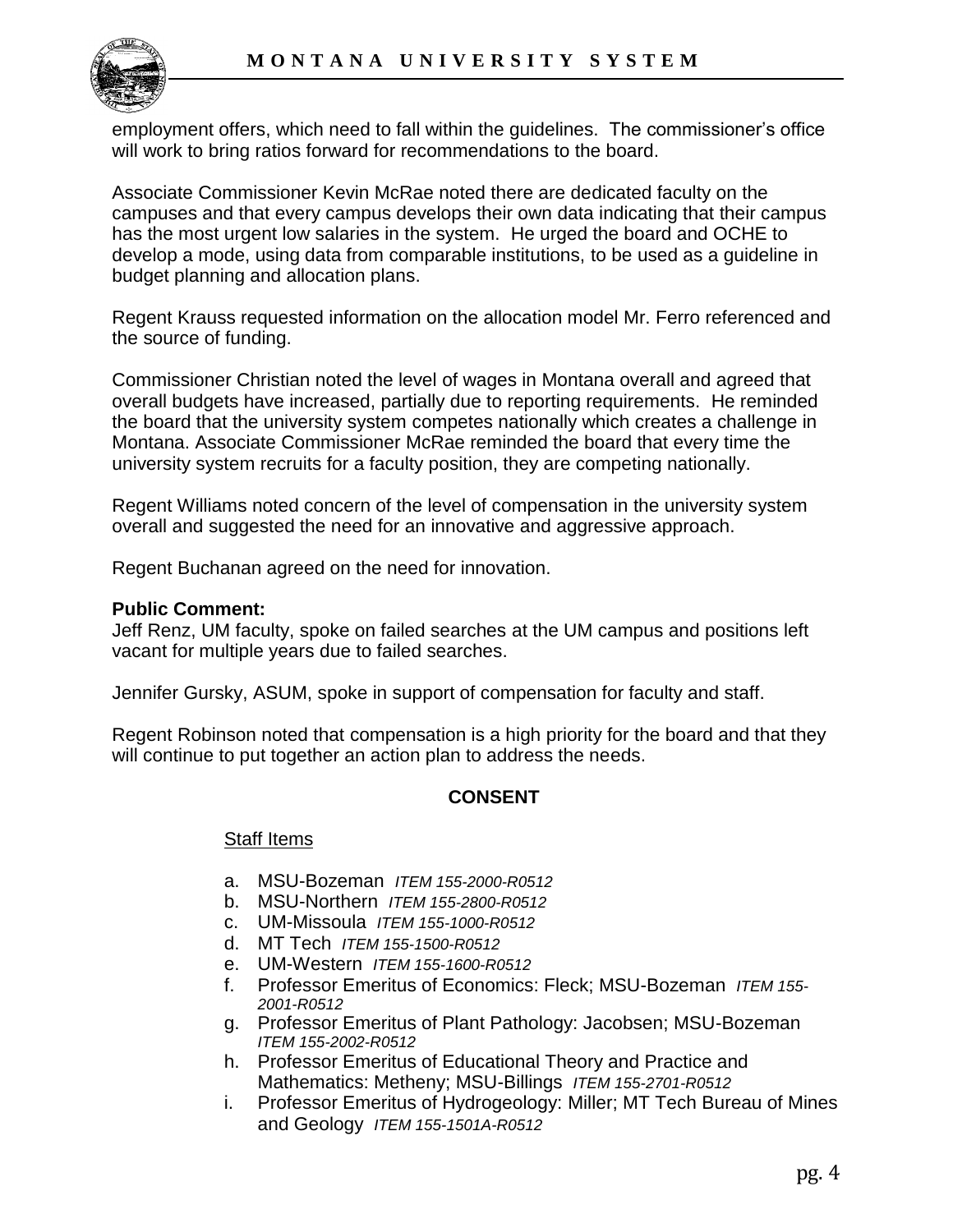

- j. Professor Emeritus of Geology: Berg; MT Tech Bureau of Mines and Geology *ITEM 155-1502A-R0512*
- k. Professor Emeritus of Business Technology: Olson; UM-Missoula *ITEM 155-1005-R0512*
- l. Professor Emeritus of Communication Disorders: Boehmler; UM-Missoula *ITEM 155-1006-R0512*

### **ADMINISTRATIVE, BUDGET AND AUDIT OVERSIGHT COMMITTEE**

### **CONSENT**

- a. Extend Authorization for Parking Projects; MSU-Bozeman *ITEM 155-2010-R0512*
- b. Replace Auditorium Seating and Writing Surfaces EPS Building; MSU-Bozeman *ITEM 155-2011-R0512*
- c. Extend Authorization for Painting Projects; MSU-Bozeman *ITEM 155-2012-R0512*
- d. Student Computer Fee Allocation; MSU-Billings *ITEM 155-2702- R0512*
- e. Campus Lease Tennis Facility; UM-Missoula *ITEM 155-1001-R0512*
- f. Expend Student Computer Fees; UM-Helena COT *ITEM 155-1901- R0512*
- g. Parking Lot Repair; UM-Helena COT *ITEM 155-1902-R0512*
- h. Information Technology BOR Policy 1302 Revision; OCHE *ITEM 155-101-R0512*
- i. Authorization to Expend Student Computer Fees; MT Tech *ITEM 155-1501-R0512*
- j. Security and Law Enforcement Operations, BOR Policy 1006 Revision; OCHE *ITEM 155-105-R0512*
- k. Amended Leases Agreement with AT&T; UM-Missoula *ITEM 155- 1010-R0512*
- l. Local Executive Board Appointments; OCHE *ITEM 155-110-R0512*

# **ACTION**

a. Interdisciplinary Science Building; UM-Missoula *ITEM 155-1002- R0512* 

Vice President Bob Duringer explained that the science building had been partially completed with the intent of obtaining grant funding to assist with the completion. The original grant was not awarded to UM and they now, therefore, are requesting authority to complete the project.

Commissioner Christian said the intent is also to retire the debt sooner if grant funding becomes available.

b. ASUM Office Remodel; UM-Missoula *ITEM 155-1003-R0512*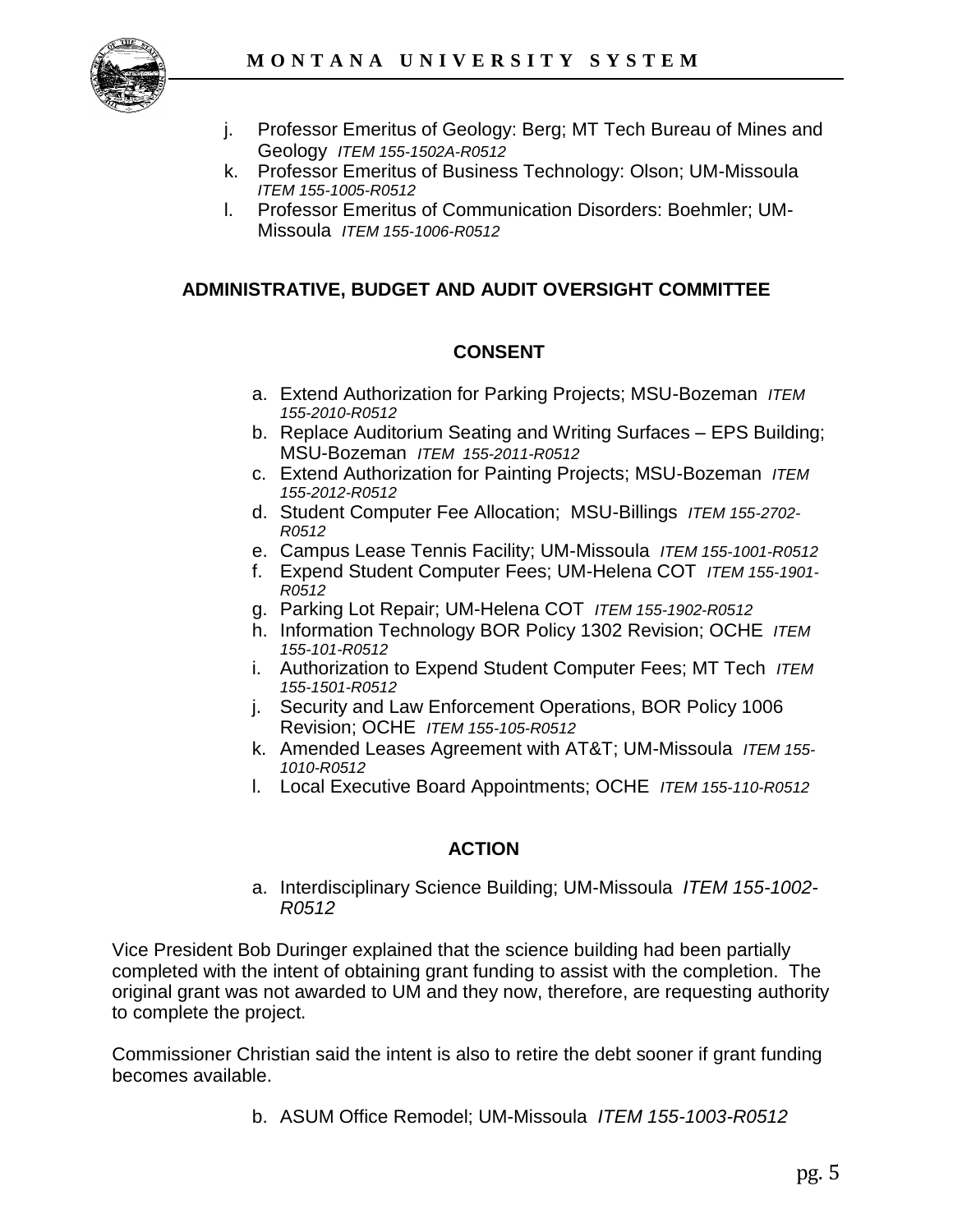

President Engstrom offered his full support of this project.

Jennifer Gursky, ASUM, said the current space did not meet the needs of the group and the remodel is needed for student services functions and to provide one-stop assistance. The design space is flexible to meet future needs.

> c. Increase Authorization to Construct ADA Modifications; MSU-Bozeman *ITEM 155-2006-R0512*

Terry Leist, MSU-Bozeman VP for Administration and Finance, explained this is phase 2 that includes some ADA modifications that need to be made. This item increases existing authority.

> d. MSU Refunding Bond Issue; MSU-Bozeman *ITEM 155-2007- R0512*

Terry Leist explained this request for MSU to refund bonds issued in 2004. This is a refinancing of bonds that will not extend the due date of the original bonds or incur additional principal borrowing (there will be financing costs related to the transaction). Terry stated that MSU uses a 3% net present value and currently that type of savings on the interest rate is available. He stated MSU will work on the timing of the refunding with OCHE. The item authorizes the Chair of the Board of Regents, the Commissioner of Higher Education, the MSU President and MSU VP for Administration and Finance to execute such documents that may be required to consummate the issuance of the Series N 2012 Facilities Revenue Refunding Bonds.

President Engstrom spoke in support of this request for MSU, noting this could result in tremendous savings for the campus.

> e. Student Fee Proposal – Two Separate Fees Instead of One; MSU-Bozeman *ITEM 155-2009-R0512*

Terry Leist explained that this request is to split the current fee, to segregate the ASMSU Newspaper fee portion. He assured the board this is not a new fee and does not result in a fee increase.

### **Public Comment:**

Kia Abby, ASMSU, spoke in support of this fee separation and noted the importance of maintaining the fee.

Blake Bjornson, MSU student, commented that this item would guarantee this specific fee amount to the publication as opposed to the current method of this fee going into the ASMSU budget, then being granted to the newspaper with the amount fluctuating.

> f. Increase Authority for Design and Construction Expansion to HPER Building; MT Tech *ITEM 155-1502-R0512*

Chancellor Blackketter, noted this request is for increased spending authority to renovate, design, construct and expand the Health, Physical Education and Recreation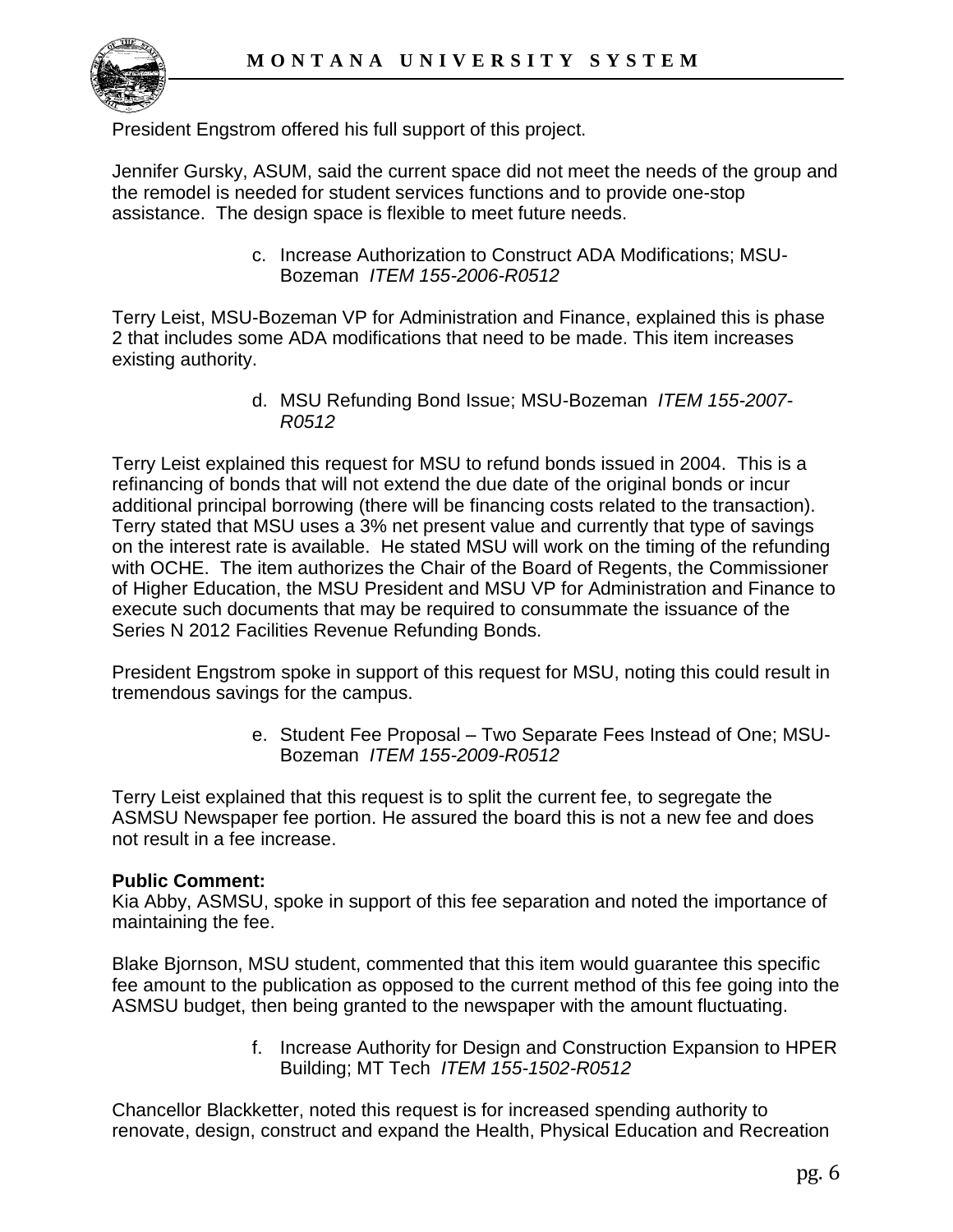

(HPER) building. He clarified that the funding for the increased parking listed in the item will not come from the students, but will come from the parking fees.

Commissioner Christian pointed out the history of this project, which originally came to the board as a \$4M project, but was sent back to the campus to reduce. It appears this is coming back in pieces that come in as lower amounts but then gradually equal the original amount.

Regent Williams noted that the board needs to be made aware of the total cost in the beginning. He said this item does not include the repair to the swimming pool, which may come back to the board at a later date as well.

Commissioner Christian said the board has to be made aware of the whole picture in the beginning and noted the parking lot should have been included in the original planning.

Chancellor Blackketter assured the board no student funds would be used.

Regent Buchanan recalled the earlier conversations, and noted this is an additional expense. He said this has been visited before. Blackketter clarified that this request ends the project and assured the board that the campus would not come back to the board again for any more expansions to this building.

g. FY 13 Tuition Rates; FVCC *ITEM 155-305-R0512* 

Commissioner Christian explained that the FVCC board sets their budget and tuition annually, which is why this tuition request is being brought to the board at this time.

President Jane Karas noted the intent of their trustee board is to set the tuition level annually in order to ensure that there will not be a large tuition increase to enable the students to plan accordingly.

Regent Robinson asked about the history of the tuition increases at the FVCC campus.

Commissioner Christian noted the board has chosen to keep the tuition levels at the two-year level at a lower rate and that the community colleges' tuition rates have been slightly above the level set for the MUS campuses. He encouraged the board to support this tuition increase request to FVCC.

> h. Authorization to Secure INTERCAP Loan; FVCC *ITEM 155-304- R0512*

President Karas said FVCC and donors are raising some funds for this project This item is requesting authority to apply for an INTERCAP loan.

i. MontPIRG Fee Assessment; UM-Missoula *ITEM 155-1008-R0512*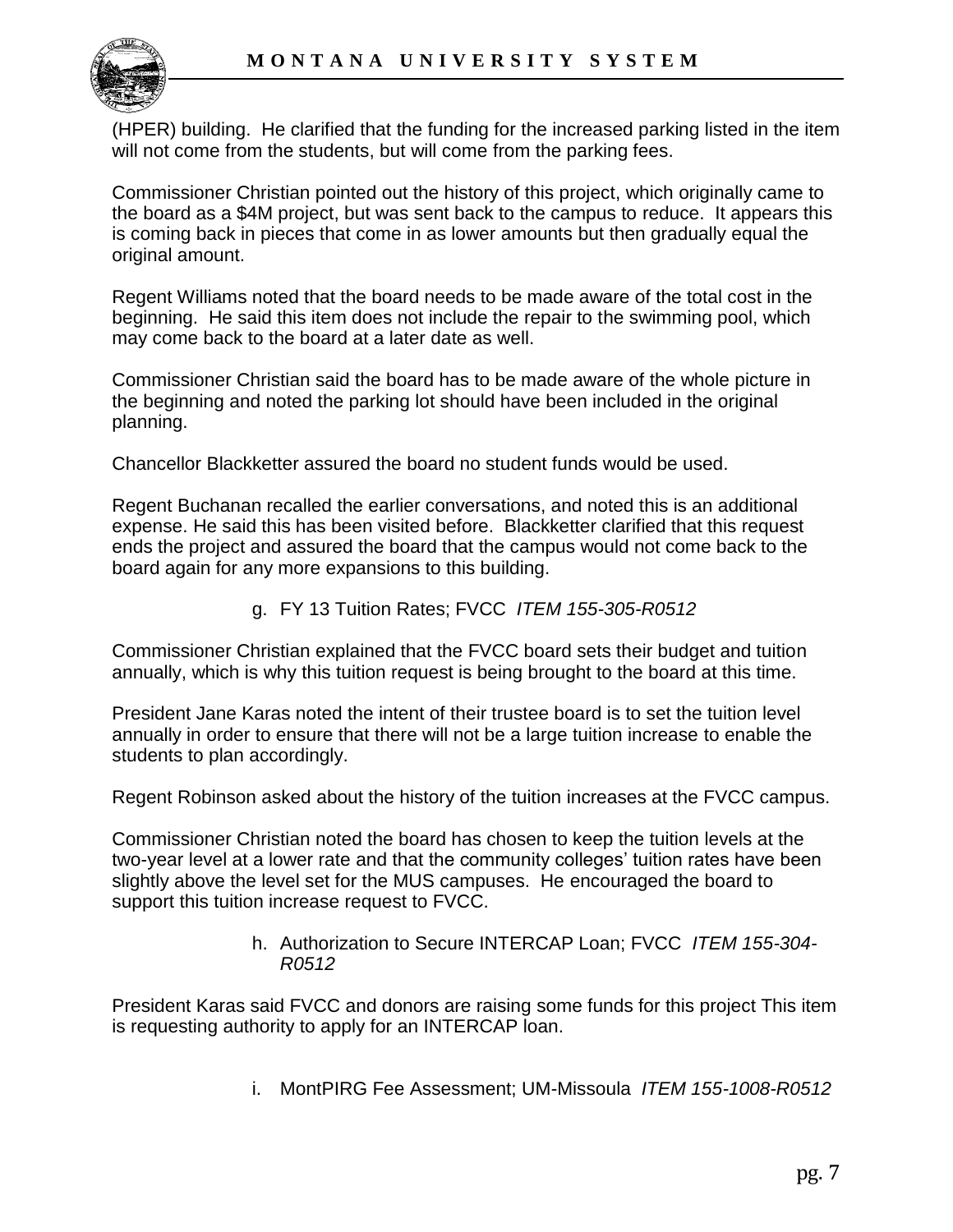

President Engstrom spoke in support of this fee request for MontPIRG, a public interest research group. He said the fee was approved two years ago as a refundable fee, where students could apply for a refund of the fee. The students have worked to put the same fee in place, but in a "refusable" format. Now when students register, they can choose to decline this fee. Under those conditions, President Engstrom urges support.

Commissioner Christian explained that the board policy states that tuition and fees are to be acted upon every other year except in extenuating circumstances. Since this is a student driven fee, the decision was made to allow this fee to be placed on the BOR agenda. Commissioner Christian noted that the board can either move to pass the fee or move to deny the fee due to the fact that it is out of sequence. Commissioner Christian said this is the only fee assessed that goes directly to a student organization.

Students Patrick Grey, and Haynes Hanson, UM, explained the mission of MontPIRG is to involve students in community issues and public interest.

Commissioner Christian directed the students to get in sync with board policy and the timeline of requesting fee approvals.

Board members spoke in support of the "opt-out" option of this fee.

Regent Krauss cautioned the group to not exclude students who don't agree with their position on issues.

Regent Buchanan demanded that the students get this fee in sync with the other fee approval process timelines, to be approved every other year.

> j. Associated Students of the University of Montana (ASUM) Activity Fee; UM-Missoula [ITEM 155-1009-R0512](http://www.mus.edu/board/meetings/2012/May2012/AdminBudget/155-1009-R0512.pdf)

#### **Public Comment:**

Jen Gursky, ASUM, said expectations of services have changed, resulting in the need for this fee.

Patrick Grey, ASUM, spoke in support of this fee.

Regent McLean voiced concern of approving this fee that is not in sync with the fee approval cycle.

Regent Buchanan noted it is very clear in policy that the board visits fees every other year and encouraged the regents to adhere to the policy in which they approve fees every other year. Board members agreed.

### **Executive Budget Development and Legislative Planning**

k. Present Law / Pay Plan Discussion; OCHE *ITEM 155-107-R0512*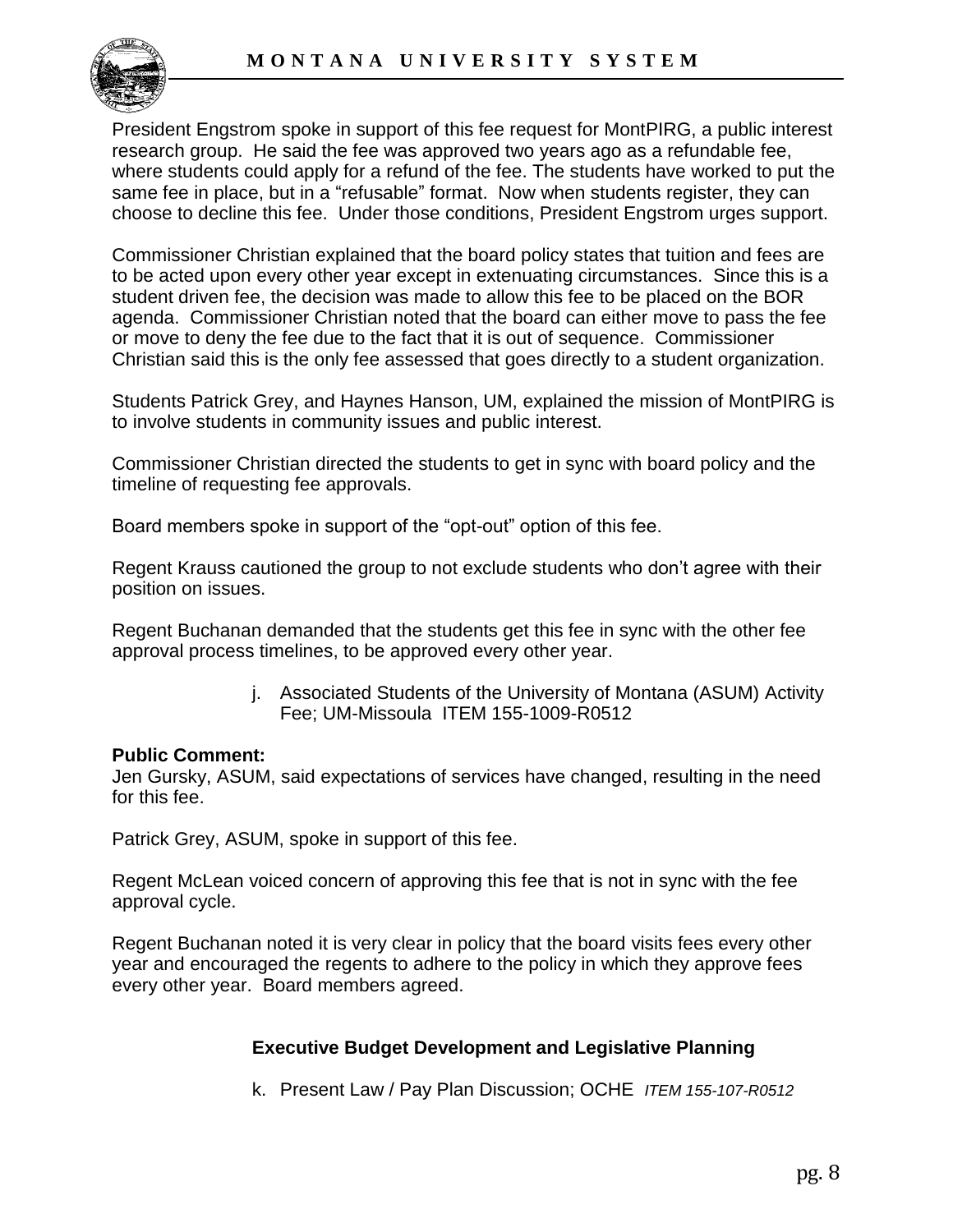

Commissioner Christian noted the present law adjustment is a compilation of work done with the campuses, with campuses having input with how the numbers are put together and will be submitted to the governor's office for inclusion in the executive budget. He said this comprises the funding that would be required to maintain current services. Commissioner Christian noted that the highest priority is to support faculty and staff. He added that the budget estimates were submitted to the governor's office prior to May 8 and that OCHE was moving forward with continued discussions with the governor's office.

l. Long Range Building Program (LRBP); OCHE *ITEM 155-108-R0512*

Commissioner Christian noted that the LRBP list was compiled with input from the campuses. He stressed that these are prioritized, with some of the items being listed on the list for several years and gradually moving up the list. Commissioner Christian said once the board approves the list, then it will be given to the governor's office in July for inclusion in the executive budget. For projects that have been on the list previously, costs are adjusted accordingly regarding possible changes in cost projection. He noted that the projects on the list have been thoroughly vetted.

UM President Engstrom noted that the UM-Missoula COT construction project was put forth in the last legislative session in a truncated form. In consultation with legislators and OCHE staff, it was decided to put forth a \$32 M estimate as a more realistic portion of the building to be built, which is for the entire project, based on the architect's design estimate. President Engstrom said the infrastructure costs associated with the building are included in this proposal as well.

Chair McLean assured the board of the high level of input by the campuses throughout the process.

Regent Robinson noted that the list says a lot about the importance of the UM COT project and shows level of commitment to that facility.

President Engstrom commented on the balance; if you look over a long period of years, you will notice a good balance of dollar amounts for each side of the campuses. He stressed the importance of having some give and take with the full expectation that over an extended period of time, there is a balance between major projects.

m. Legislative Initiatives; OCHE

Commissioner Christian noted the top priority on the list is for support of faculty and staff and urged approval to move it forward as the top priority.

Tyler Trevor spoke on the affordability taskforce final report because the report is basically the priority list for the initiatives. He noted the taskforce used data points to develop recommendations to create system initiatives that were also adopted into the MUS Strategic Plan. He explained this allows the system to take incremental steps forward regarding student debt load. Mr. Trevor spoke about the average loan amounts for MUS students and noted that over a ten-year period of time, the level of student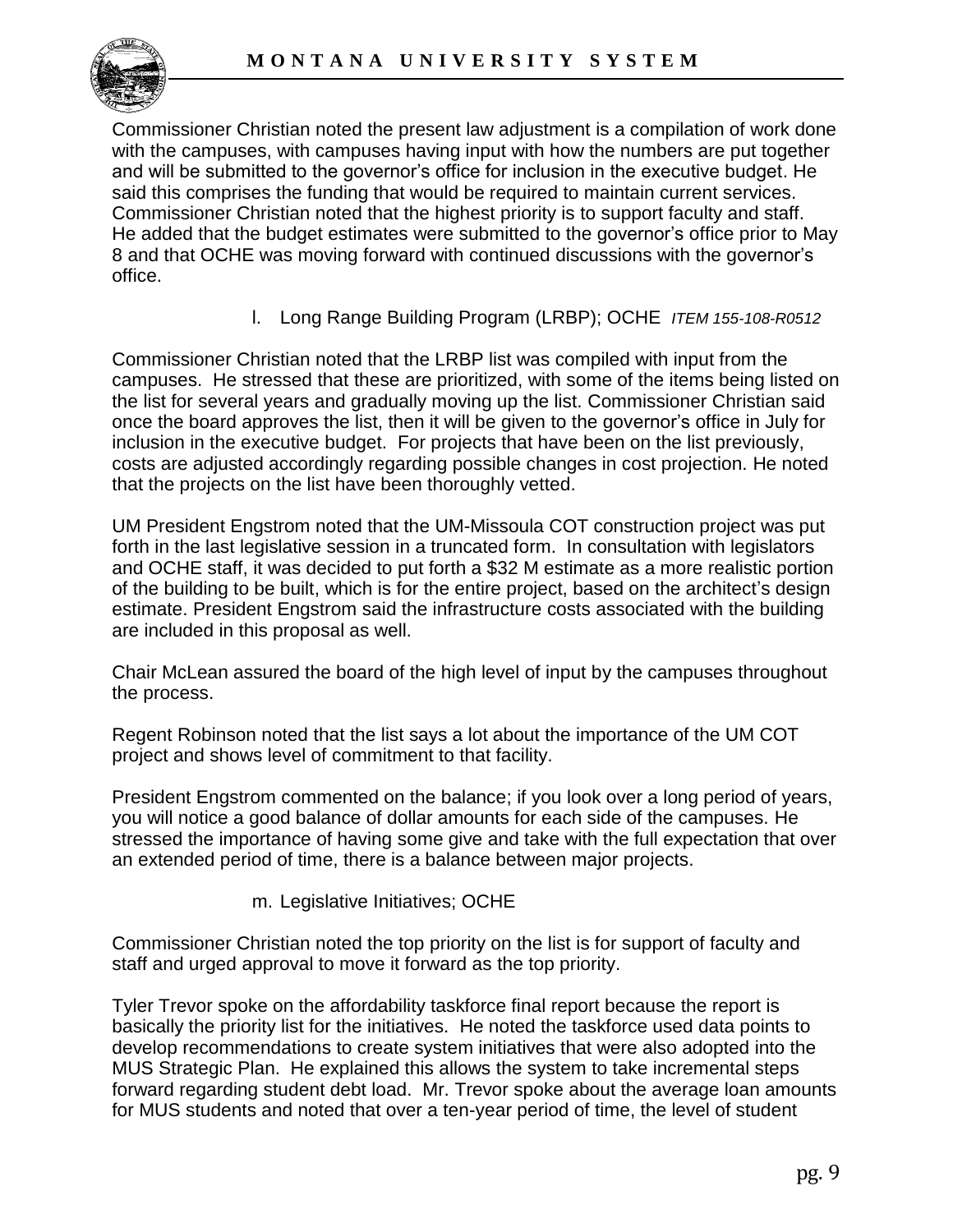

loans has increased over 100 percent, increasing by \$100 million overall. He said there is a clear, direct correlation between affordability and degree attainment.

Associate Commissioner Trevor said there is a need to increase tuition assistance for low and moderate income students; to provide a system-wide, coordinated and collaborative financial literacy effort; and increase centralized default efforts. He stressed the need for a coordinated approach to financial literacy to connect existing campus and system efforts. Mr. Trevor said the initiatives include a request for a support position for a tracking system, research and analysis.

Regent Buchanan noted the high increase in student debt load and stressed the crucial need to encourage students to increase their credit load to 15 - 18 credits with the intent of reducing time to graduation for students, resulting in large financial savings for students in the long run since they would reduce the amount of time they would be paying rent and other expenses. He spoke in strong support of alternative delivery methods and the importance of providing financial literacy to students.

Regent Robinson agreed with Regent Buchanan and noted the affordability and the financial literacy components go hand in hand together. Associate Commissioner Trevor noted that this has not been addressed this strongly as a system before. Commissioner Christian noted that the board can make a large difference in the time to degree effort, resulting in substantial savings for students and families.

Regent Krauss suggested combining financial literacy with the dual credit information to help speed up the time to degree attainment.

Mr. Trevor addressed the remaining initiatives including providing a complete mission at the colleges of technology and finalizing the name changes; proceeding with the integrated information system to improve student access, provide for seamless enrollment, allow for use of a universal admission application, and realize administrative efficiencies; increasing WWAMI expansion for ten additional slots; developing a collaborative vet program which follows a similar model as the WWAMI program with the intent that those students will come back to Montana to provide services; and developing the Montana Energy Institute to work collaboratively on energy development in a responsible manner, using both traditional and alternative sources of energy.

Regent Buchanan clarified that the board is not making budgetary commitments at this time, but rather are making budget recommendations. He requested continued discussion on the affordability issues discussed.

Public Comment:

Marco Ferro, MEA-MFT, urged the board to work on additional possible compensation options other than just the pay plan.

### **INFORMATION**

a. MSU-Northern Deferral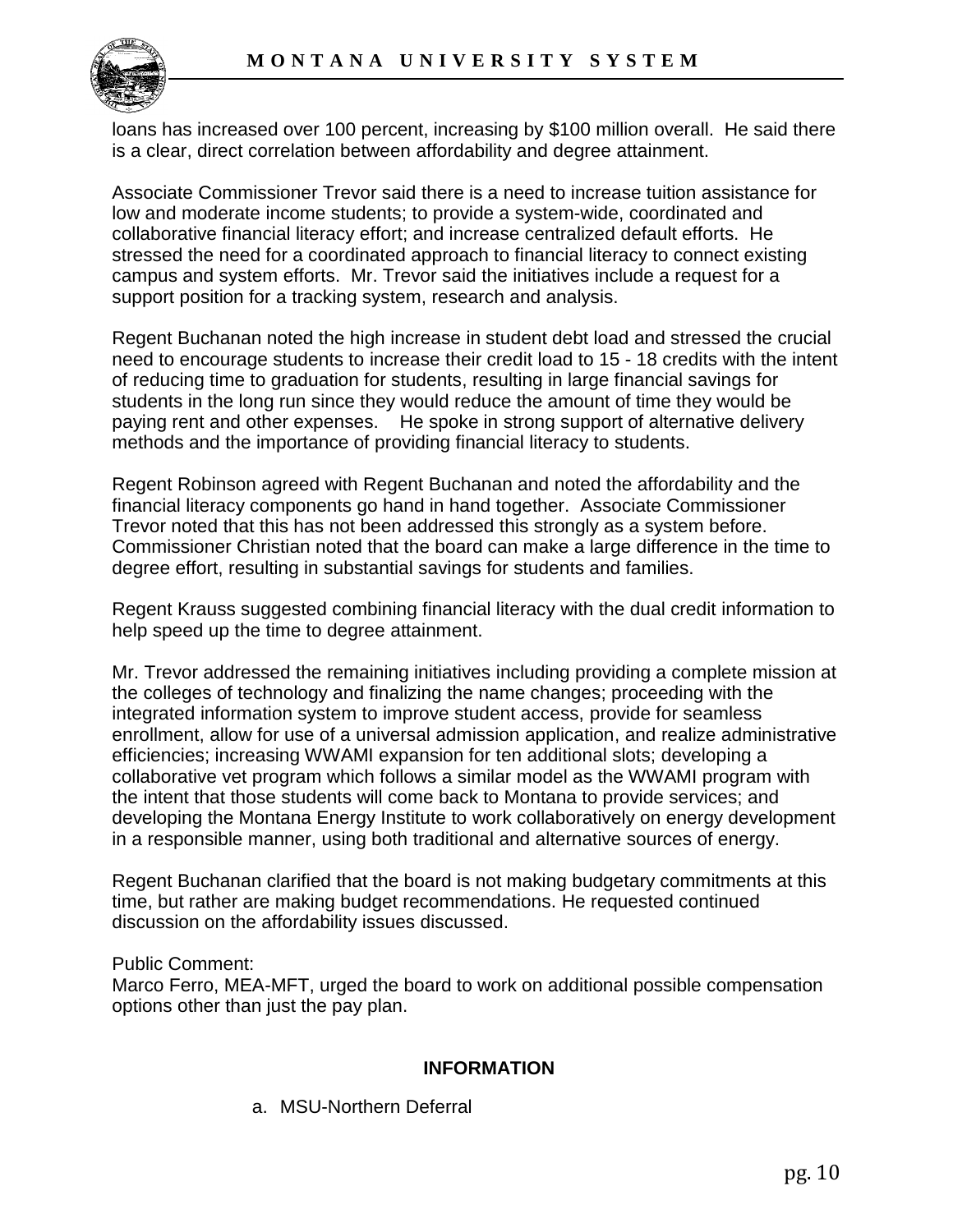

Terry Leist, MSU, noted this is a result of an advance MSU gave to MSU-Northern. Chancellor Limbaugh has asked for deferral of the last two payments for two years, at which time Northern will repay the amount to MSU-Bozeman.

b. Native American Center Basement Planning; UM-Missoula

President Engstrom noted that the basement the Native American Center is ready to be finished and this item is proposing to build the space in honor of Eloise Cobell. The space will include GIS and theatre lecture arrangements for educational purposes. This proposal needs to go before UM's faculty senate for approval before it comes to the board for approval. President Engstrom noted that UM has worked with Ms. Cobell's family who are in support of naming this space after her. President Engstrom noted the intended name is "The Elouise Cobell Land and Culture Institute."

Board members spoke in support of this project and in honoring Eloise Cobell in this manner.

- c. Audit Reports:
	- $\circ$  MSU-Billings Foundation June 30, 2011 Unqualified
	- $\circ$  MSU-Northern Foundation June 30, 2011 Unqualified
	- $\circ$  UM-Western Foundation Dec. 31, 2010 Unqualified
	- $\circ$  MSU-Bozeman Foundation June 30, 2011 Unqualified
	- $\circ$  UM-Missoula Foundation June 30, 2011 Unqualified
	- $\circ$  Montana Tech Foundation June 30, 2011 Unqualified
	- o Yellowstone Public Radio/KEMC-FM June 30 Unqualified
- d. Authority Reports Building Projects; UM Campuses
- e. Authority Reports Building Projects; MSU Campuses
- f. Campus Affiliated Foundations, BOR Policy 901.9

Commissioner Christian explained that OCHE has worked closely with the foundations on this policy and have formed a taskforce that includes people with the commissioner's office and the foundations to work through the complicated issues. The intent is to seek board approval at the September 2012 board meeting.

Regent Krauss requested being kept informed as this progresses.

# **TWO-YEAR EDUCATION & COMMUNITY COLLEGE COMMITTEE**

### **INFORMATION**

#### Statewide Workforce Development Taskforce Update

President Cruzado and Deputy Commissioner John Cech co-chaired the taskforce and updated the board on the process and steps taken. There is an acute need for training and educational programs related to workforce training and education programs in eastern Montana which can be addressed by utilizing current services. The challenge is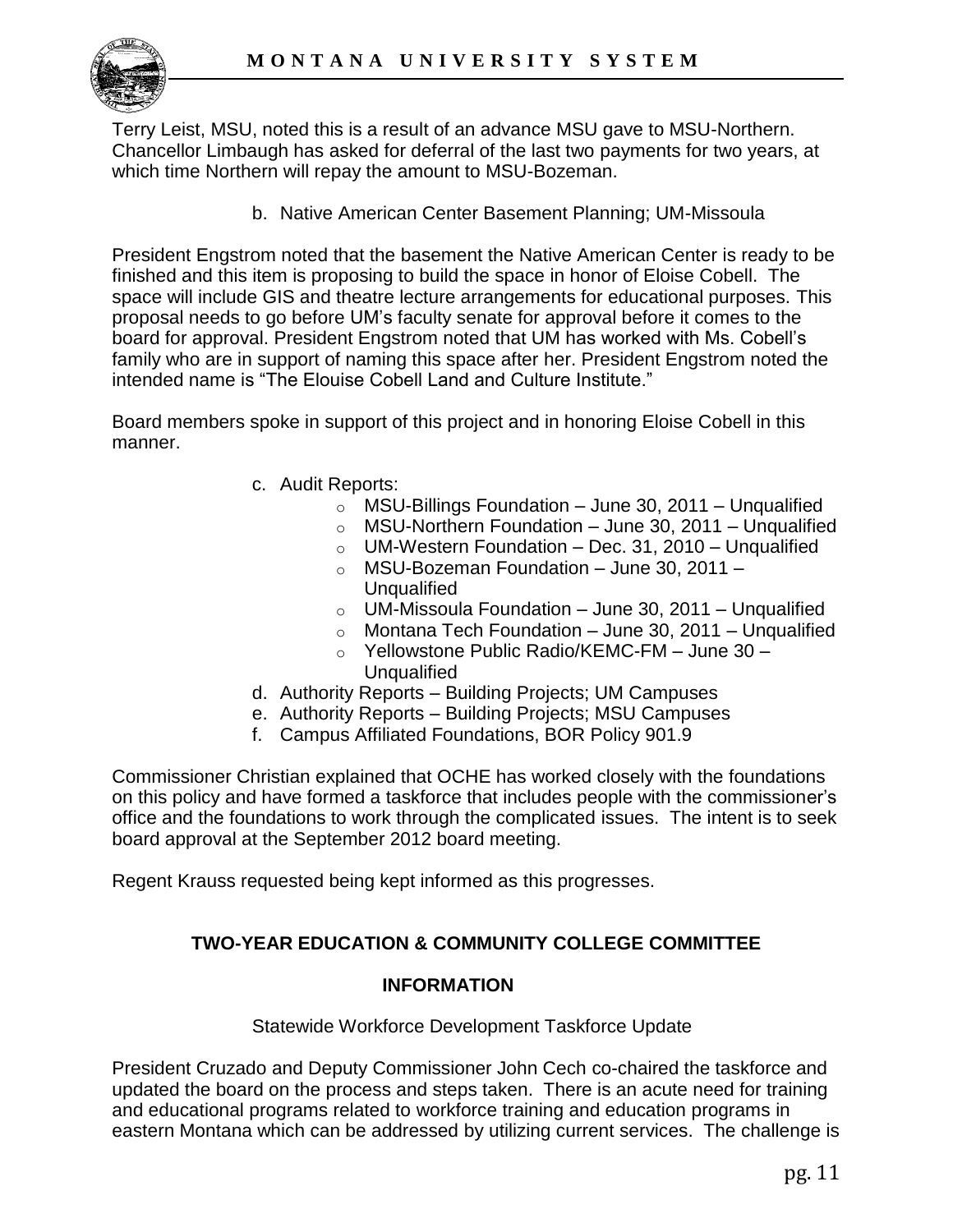delivering in a creative manner without sacrificing quality. President Cruzado and Dr. Cech noted the university system needs to meet the needs in eastern Montana and to compensate the campuses for delivering services. They noted they will be reaching out to industries and businesses on the offerings that the MUS can provide. President Cruzado told the board they have already included the tribal colleges in the efforts and that the needs are so immense that they will need the tribal colleges' involvement to meet the needs.

Chancellor Blackketter recommended also looking at the long-term big picture of degrees needs in the long run in eastern Montana.

Deputy Commissioner Cech presented a summary of noncredit training programs which are available on behalf of Montana's two-year colleges and programs. Dr. Cech noted MSU Northern Chancellor Limbaugh and MCC President Hicswa are working to prepare a brochure highlighting the training opportunities.

### **CONSENT**

Rescission of BOR Policy 971.1 - Vocational Technical Education Tuition Rates; General; OCHE *ITEM #155-104-R0512* 

Deputy Commissioner Cech noted this policy relates back to the former "Vo-Tech" tuition rates which no longer apply.

### **ACTION**

Renaming Five Colleges of Technology, Gallatin College Programs, and Bitterroot College Program; OCHE *ITEM #155-106-R0512*

Deputy Commissioner Cech noted the history leading up to proposing this resolution and of the need for rebranding.

Dr. Cech provided the Board with an overview of the work involving the expansion of opportunities through Montana's two-year colleges beginning in 2005 following the Shared Leadership Initiative and continuing every BOR meeting since then through the two-year education and workforce committee report.

Dr. Cech also reviewed the Board's historic decision in May 2011 when it approved Montana's first ever comprehensive two-year mission which was created from the ground up involving faculty and staff and co-chaired by Dean Bingham and then Dean Joe Schaffer. In addition, the Board approved in August 2011, a 25 month timeline for extending that vision to the five COTs including the rebranding and renaming of them by 2013. In November 2011, the effort was expanded to include two-year programs which today's vote will not include Bozeman and Hamilton.

Deputy Commissioner Cech provided an overview of the input which had been received from well over 2,000 people including faculty, staff, students, and community, business,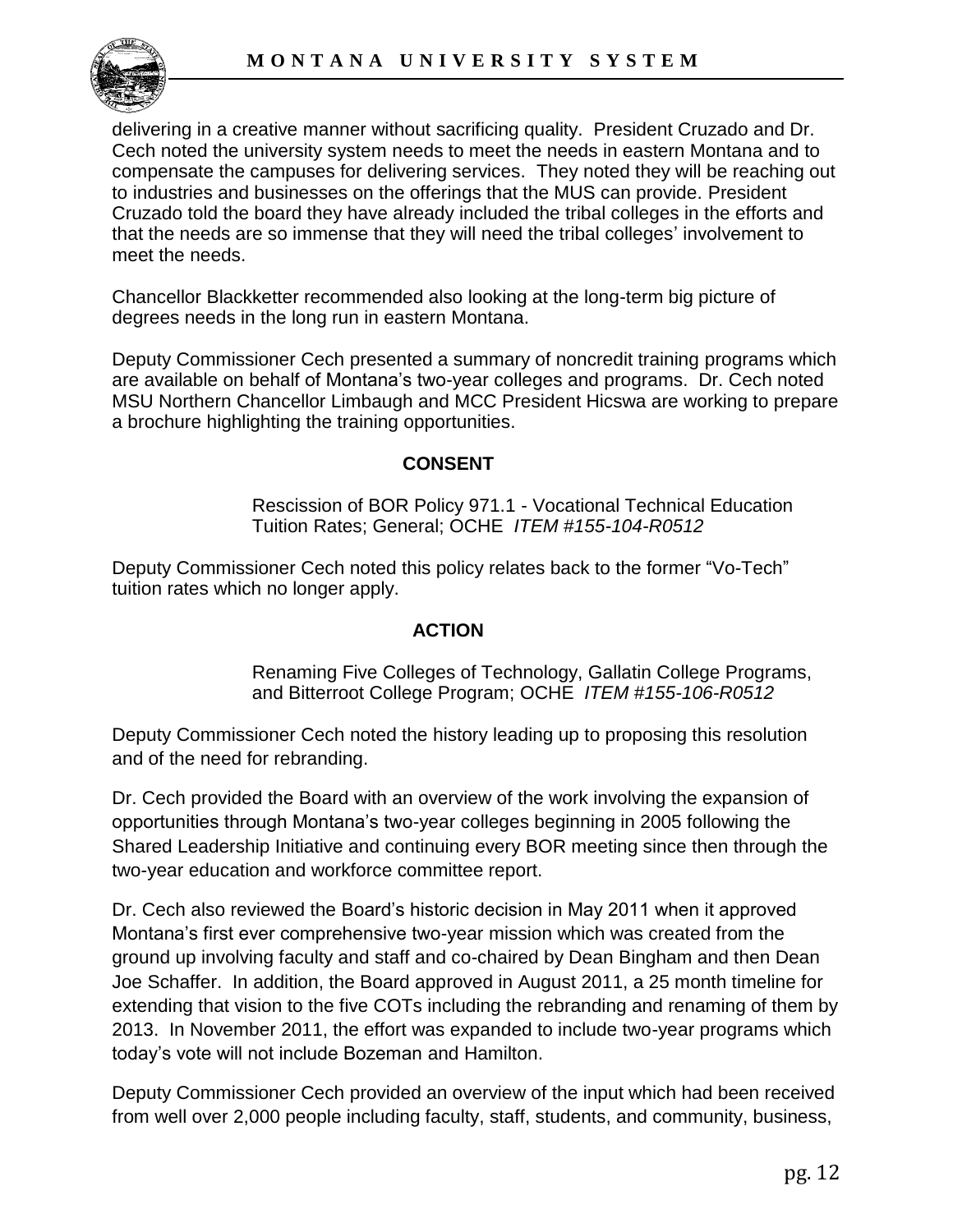

and industry members pertaining to the recommended names for the five COTs and two-year programs in Bozeman and Hamilton including:

- 14 campus and community listening sessions: Billings, Bozeman, Butte, Great Falls, Helena, and Missoula
- Six statewide two-year leadership retreats focused on mission expansion
- 18 conference calls with two-year leaders convened
- Statewide two-year education and rebranding summit (100 plus faculty, staff, students, administration, and community)
- Wide array of presentations have been made (MEA, Missoula City Club, SHRM, State Adult Education Association, MHWAC, Big Sky EDA, and other organizations)
- Launched College!NOW Facebook and Blog
- Six focus groups conducted: Billings, Bozeman, Butte, Great Falls, and Missoula
- Student surveys conducted 354 received
- Community surveys conducted 951 received
- Local newspaper public opinion survey Independent Record
- Business survey completed (100 participants)
- Individual Campus engagement efforts included:
	- o Campus discussions
	- o Faculty meetings
	- o Student meetings
	- o Staff meetings
	- o Community meetings/civic groups
	- o On-line surveys
	- o Presentation sheets
	- o Internal surveys
	- o Straw poll opportunities
	- o Electronic bulletin board
	- o Student government discussions
- Continuous media engagement through press releases and frequent updates

Dr. Cech said now is the opportunities for the board to clearly articulate to all of Montana that we have robust colleges of technology and two-year programs. He noted this proposal is more than a rebranding exercise; it is to ensure that Montana is no longer the last state in the nation in utilization of two-year education. In addition, he emphasized the new names will ease confusion about whether the colleges are twoyear or regional universities citing comments from the recent MSU Great Falls COT NWCCU evaluators who stated the unofficial name, "MSU Great Falls" was potentially confusing students as it sounded very similar to other regional university names such as "MSU Billings."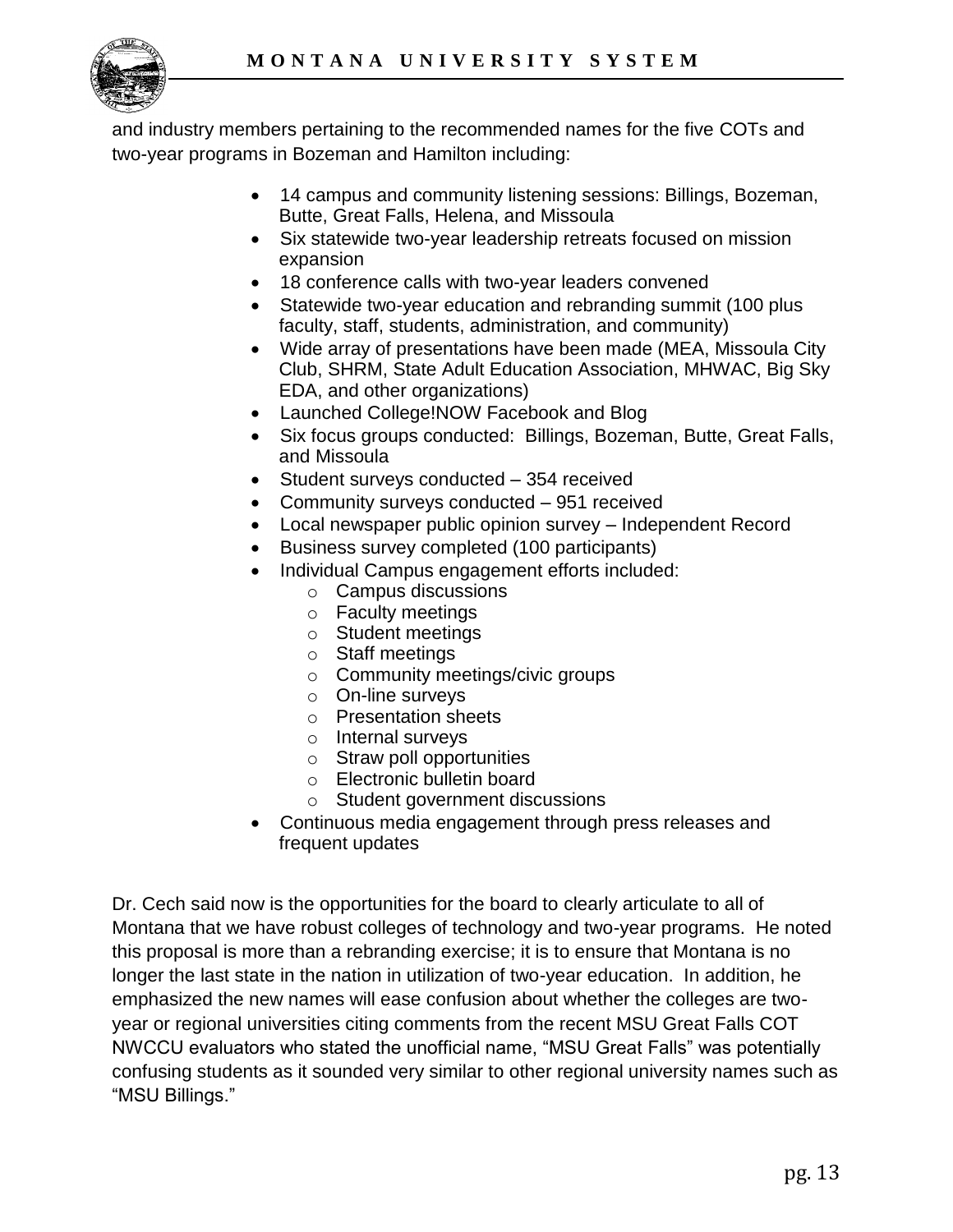

Regent Tuss moved to segregate the rebranding of the MSU Great Falls College of Technology and that it be considered with a resolution to be brought to the Board of Regents no later than Friday, June 29, 2012. Included in this motion, he asked that it be resolved that the Board will only consider a final suggested name that is consistent with the naming framework approved on March 2: "Place, Mission, Affiliation." He stated he was making this request out of respect for the importance of listening to all stakeholders affected by the important improvements in the two-year education system in Montana. He noted the Board has already listened a great deal, through community surveys, listening sessions, focus groups, and a great deal of communication with the community leaders in Great Falls. He noted great progress has been made and this will help ensure that this progress continues in all the communities involved, including Great Falls. The board agreed by consensus to allow Regent Tuss' motion to proceed for final action the following day.

Commissioner Christian pledged to work with the Great Falls community to see if a resolution can be reached, recognizing the Board may still be considering the same name in June.. Regent Buchanan voiced recognition that the board may not come to a resolution with all the stakeholders.

Regent Robinson said this has been a very comprehensive effort to move the colleges of technology into the next era. He noted it is important to take the right amount of time, yet continue to move forward.

Regent Williams provided the following comments: "We have learned that changing names is a difficult process and the public often resists it. Whether you are changing the name of a street, or a mountain, or a river, or a swamp, the public likes to cling to the old names. And, that's understandable, but in this instance, because of the comprehensive nature of what I understand to be a very long process here, wellconsidered and studied, name changes do seem to be appropriate. One of the main things I wanted to know when I first came on the board with regard to this issue was (1) has appropriate time been taken and (2) has the public been fully informed. I've looked closely at it and have talked to several people, both in Great Falls and in other cities, and people here on the board as well as the staff. And for my part, I'm satisfied that this board, long before I got on it, has avoided the midnight slam dunk and tried its best to bring each of the administrators and the public from various cities affected in the conversation."

# **Public Comment on the Naming Item:**

- Gene McAllister, President of the University of Great Falls pledged to work with the MUS pertaining to the renaming of the MSU Great Falls COT. He noted concerns of naming it Great Falls College due to the close location and similar mission of the two campuses.
- Bob Nominson, Chair of the University of Great Falls Board of Trustees, said he had no objections other than to the use of the name "Great Falls College." He requested that the current recommended name not be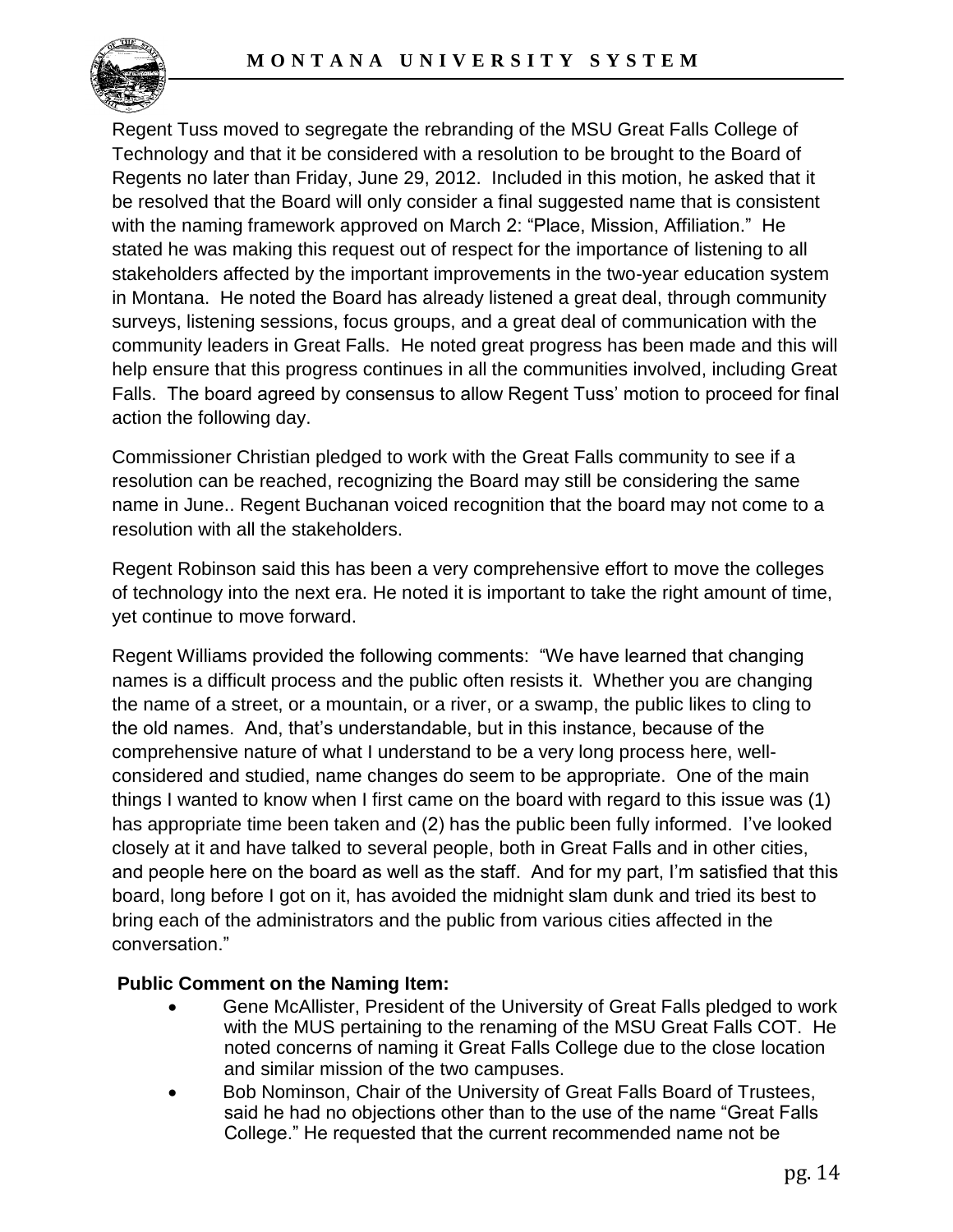

adopted and that the UGF be involved with the effort of renaming the COT to minimize confusion between the two campuses.

- Charlie Brown, ASMSU-Great Falls, urged the board to think about the mission and what will help the students get a job upon graduation.
- Judy Hay, Student Affairs office at MSU-Great Falls COT, noted that the attention to the naming shows the importance of their campus and emphasized the importance of mission at their campus.
- Steven Wurz, MSU Great Falls COT student, spoke on the distinct mission of the college of technology campus and the name change and process. He described how the Great Falls COT provided him with the opportunity to move forward with only an eighth grade education and a GED to earn his associates degree and enroll at MSU in Bozeman to pursue his bachelor's in nursing. He expressed appreciation to the board for prioritizing and supporting two-year education as strongly as it has. He reminded the board that the name "Great Falls" has been part of the name of the campus for decades.
- Suzanne Wearing, former MSU-Great Falls COT employee, urged the board to be mindful of the two-year comprehensive school and spoke in support of keeping the current name.

Public Comment on Other Topics

 Todd Hanson, Bullhook Community Health Center, spoke on the workforce development outreach efforts in eastern Montana, specifically on the healthcare training needs in the area. He spoke in support of the initiative involving the use of space in Donaldson Hall at MSU-Northern and believed that the Bullhook Community Health Center can provide some of the training and collaboration. He said he believes the \$5M grant their organization has received could be accomplished in the Donaldson Hall at the MSU-Northern campus.

The meeting recessed at 5:50 PM.

# **Friday, May 25, 2012**

The board reconvened at 8:30 AM.

# **ACADEMIC, RESEARCH, and STUDENT AFFAIRS COMMITTEE**

# **CONSENT**

- a. Level II items *(from March submission)*
- b. Family Education Savings Program Savings Account Product *ITEM #155-102-R0512*

# **ACTION**

a. Board of Regents Policy 507 - Title IX *ITEM #155-103-R0512*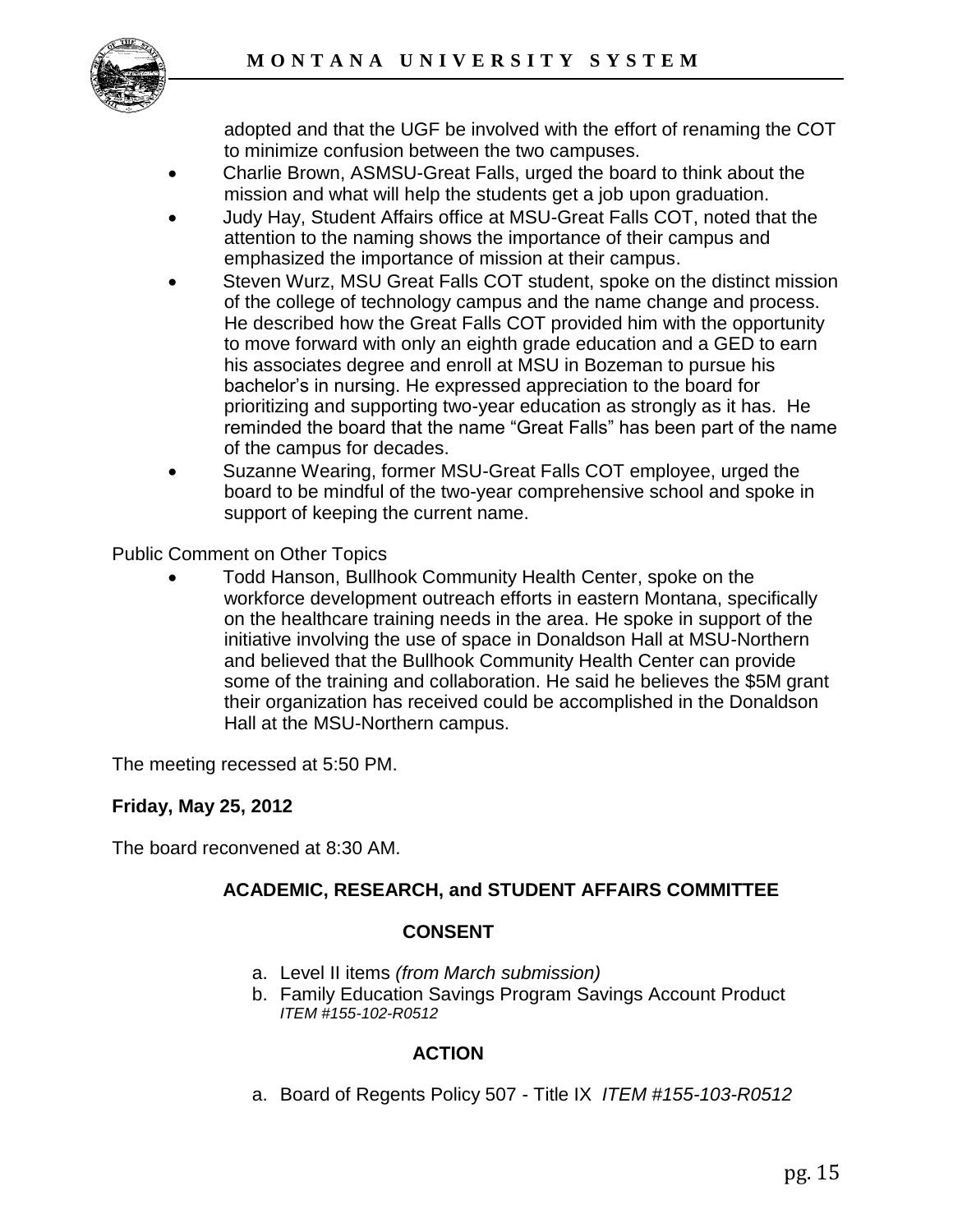

Deputy Commissioner Sylvia Moore noted this policy reinforces existing campus policies and practices and helps assure consistency across all MUS campuses. She explained this policy requires all employees to take responsibility for a safe environment, provides policy guidance for reporting to law enforcement, and notes confidentiality guidelines.

President Engstrom noted this system approach provides for more cohesive responsiveness across the system.

# **INFORMATION**

a. Level I Memorandum *(approved at OCHE)*

Deputy Moore noted the MSU item that decreased the required number of required credit hours for a four-year education degree from 128 to 120. This is a significant change and reflects on e of the goals of the ARSA 2011-12 work plan.

> b. Fundamentals of Police Science concentration in the Associate of Arts degree *ITEM #155-1004-R0512*

Provost Brown noted that this would allow law enforcement personnel to more readily pursue a degree in criminology in Montana by providing a new pathway for professionals in law enforcement to earn 18-credits towards an AA degree – for their studies at he Montana Law Enforcement Academy.

Deputy Commissioner Moore commended UM COT for this partnership effort that recognizes and gives credit for prior learning by adults.

> *c.* Doctoral Education at Montana Tech Discussion *Final Panel Report*

Chancellor Blackketter noted that MT Tech's intent is to have the board authorize a materials science PhD program on three campuses – MSU, UM-Missoula, and MT Tech. He noted that a panel was invited to MT Tech for the purpose of reviewing faculty, facilities and students as they relate to the proposed PhD program in materials science. Chancellor Blackketter said the goal is to use MSU faculty as support in the graduate programs. He acknowledged that MT Tech struggles with the number of students expressing intent to participate in the program.

Regent Thiel questioned the need for this program due to the low number of students in the program.

Dr. John Neumeier, MSU faculty, told the board that faculty has not been able to consider fully whether to collaborate on this degree.

Deputy Commissioner Moore noted that MSU has been working on this. In June 2011, Dean Robert Marley sent an e-mail to Provost Potvin requesting that she ask The University of Montana campus to slow the process for bringing the PhD in Materials Science to the BOR. Dean Marley acknowledged that it would take time to move the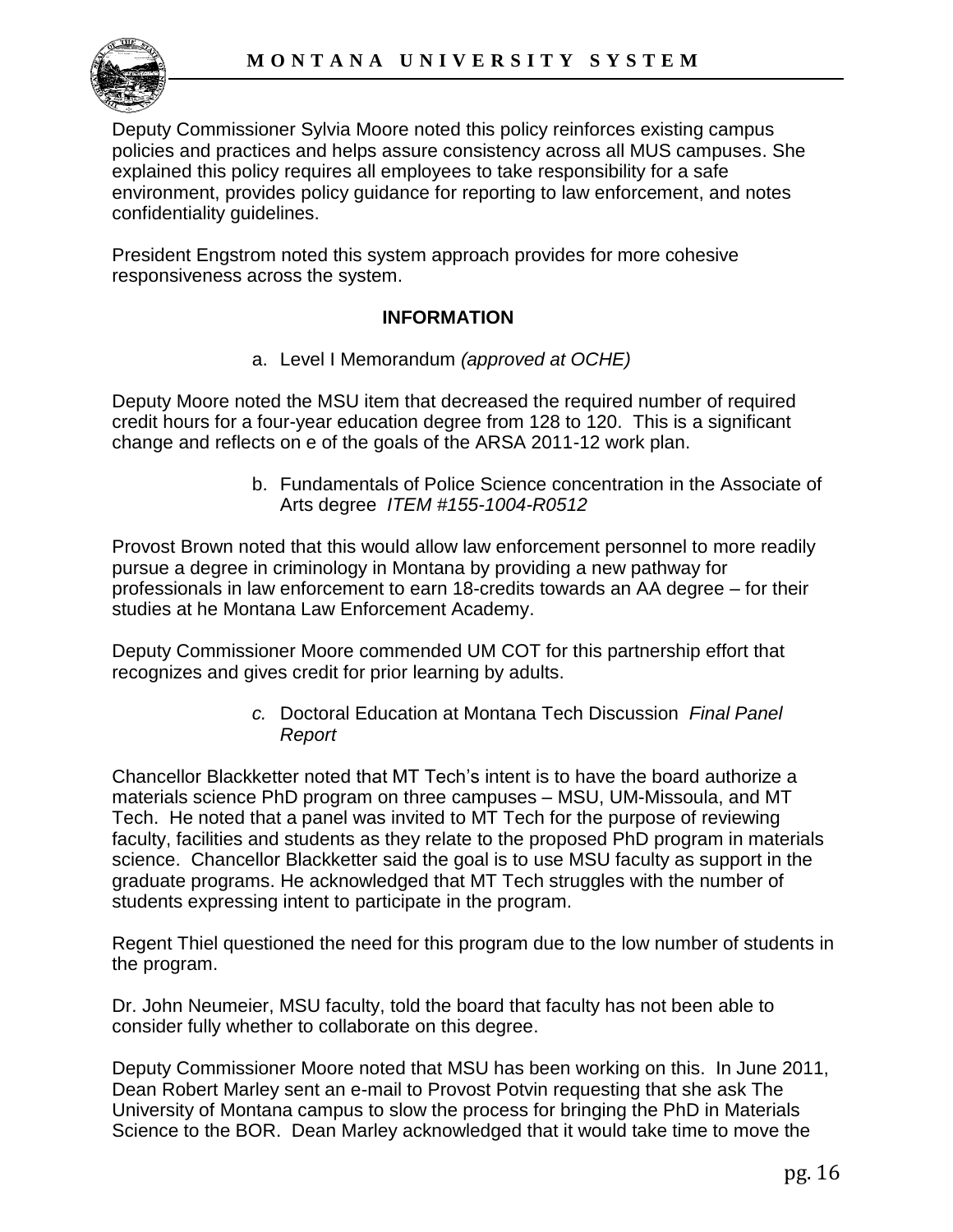proposal through faculty approval processes, and he hoped to have all those processes completed by January 2012. Provost Potvin forwarded Dean Marley's request to Provost Brown, and the proposal has yet to come back to the BOR.

Regent Thiel questioned Chancellor Blackketter regarding the reason MT Tech brought this forward to the board. Chancellor Blackketter said MT Tech wants to move in that direction.

Regent Robinson said that before moving this forward, he wanted additional information regarding the impact on the rest of the system, capacity, faculty, resources, space, and logistics.

> d. Update on American Association for the Advancement of Science (AAAS) Review of Proposed PhD Program in Materials Science

Deputy Commissioner Moore noted that the review is scheduled for the end of July and will include visits to all three involved campuses. The AAAS report will be made available to the BOR in late August.

> e. Annual Governor's Best and Brightest Scholarship Report *Summary | Report*

Deputy Commissioner Moore distributed the report, emphasized the executive summary, and acknowledged the hard work of the personnel in Student Financial Services who had managed the scholarship and prepared the reports.

f. E-books Pilot Update

Provost Perry Brown, UM, updated the board on the history of the E-books project which began with the UM bookstore as a pilot program. He explained that students can get their textbooks online, resulting in substantial cost savings. Provost Brown noted that the E-books offer substantial options beyond straight text. He stated that UM will need to talk to the board in the future about how to recover the cost for these books, such as possibly implementing a course fee. The pilot program has worked well.

Bryon Thornton, manager of the UM bookstore, noted that this also allows for the opportunity to identify students that are struggling, due to software that accompanies the books.

John Neumeier, MSU faculty, noted an online system he used for a semester. When asked for evaluation, the students were unanimously negative about the use of the online text.

# **COMMITTEE REPORTS, DISCUSSION & ACTION**

### a. **ADMINISTRATIVE, BUDGET, and AUDIT OVERSIGHT COMMITTEE REPORT**

# **CONSENT**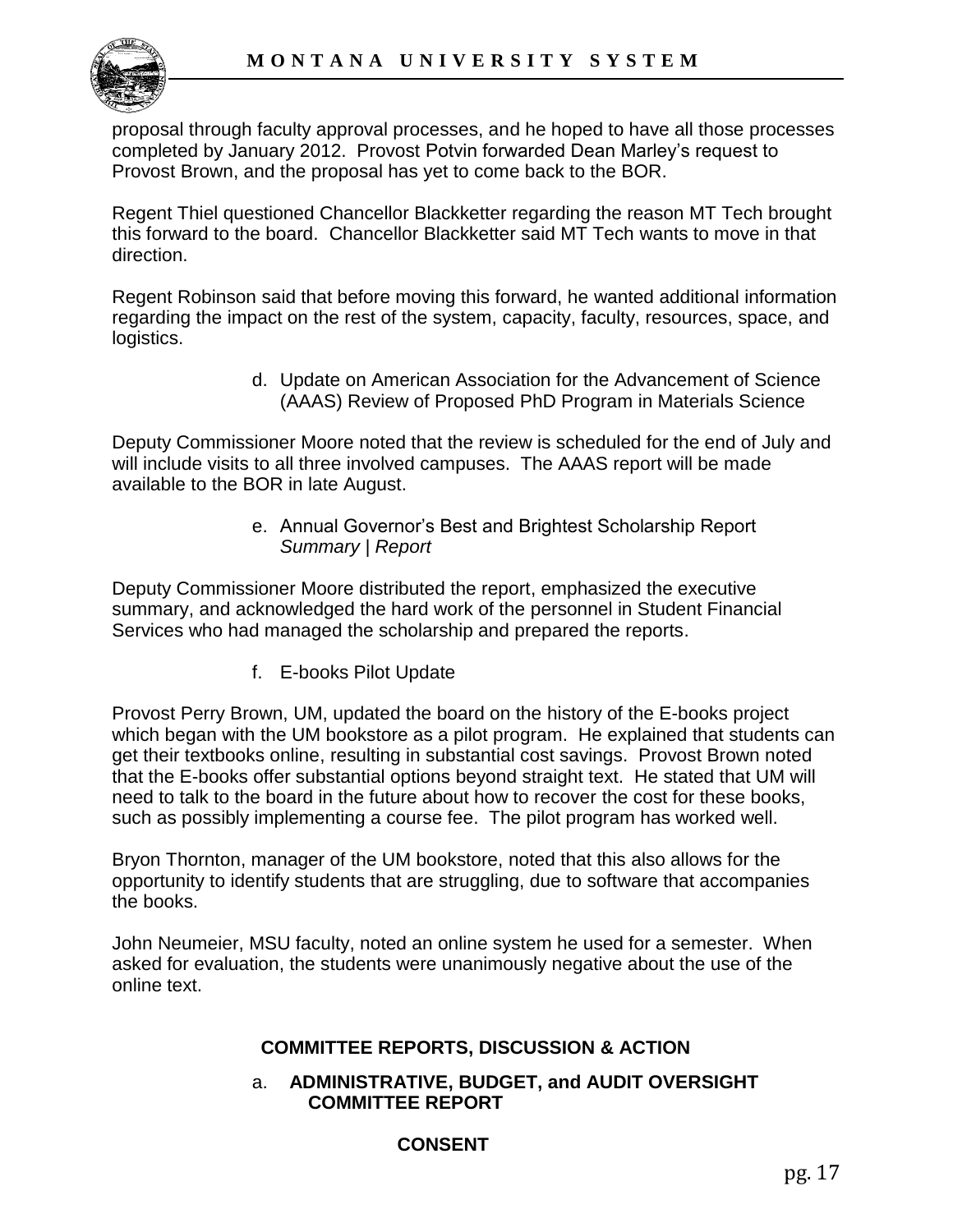

- a. Extend Authorization for Parking Projects; MSU-Bozeman *ITEM 155-2010-R0512*
- b. Replace Auditorium Seating and Writing Surfaces EPS Building; MSU-Bozeman *ITEM 155-2011-R0512*
- c. Extend Authorization for Painting Projects; MSU-Bozeman *ITEM 155-2012-R0512*
- d. Student Computer Fee Allocation; MSU-Billings *ITEM 155-2702- R0512*
- e. Campus Lease Tennis Facility; UM-Missoula *ITEM 155-1001-R0512*
- f. Expend Student Computer Fees; UM-Helena COT *ITEM 155-1901- R0512*
- g. Parking Lot Repair; UM-Helena COT *ITEM 155-1902-R0512*
- h. Information Technology BOR Policy 1302 Revision; OCHE *ITEM 155-101-R0512*
- i. Authorization to Expend Student Computer Fees; MT Tech *ITEM 155-1501-R0512*
- j. Security and Law Enforcement Operations, BOR Policy 1006 Revision; OCHE *ITEM 155-105-R0512*
- k. Amended Leases Agreement with AT&T; UM-Missoula *ITEM 155- 1010-R0512*
- l. Local Executive Board Appointments; OCHE *ITEM 155-110-R0512*

Regent Krauss moved approval of the consent agenda items a-l. Motion passed 7-0.

### **ACTION**

a. Interdisciplinary Science Building; UM-Missoula *ITEM 155-1002- R0512* 

Regent Tuss moved approval of ITEM 155-1002-R0512. Motion passed 7-0.

b. ASUM Office Remodel; UM-Missoula *ITEM 155-1003-R0512* 

Regent Robinson moved approval of ITEM 155-1003-R0512. Motion passed 7-0.

c. Increase Authorization to Construct ADA Modifications; MSU-Bozeman *ITEM 155-2006-R0512*

Regent Tuss moved approval of ITEM 155-2006-R0512. Motion passed 7-0.

d. MSU Refunding Bond Issue; MSU-Bozeman *ITEM 155-2007-R0512*

Regent Buchanan moved approval of ITEM 155-2007-R0512. Motion passed 7-0.

e. Student Fee Proposal – Two Separate Fees Instead of One; MSU-Bozeman *ITEM 155-2009-R0512*

Regent Robinson moved approval of ITEM 155-2009-R0512. Motion passed 7-0.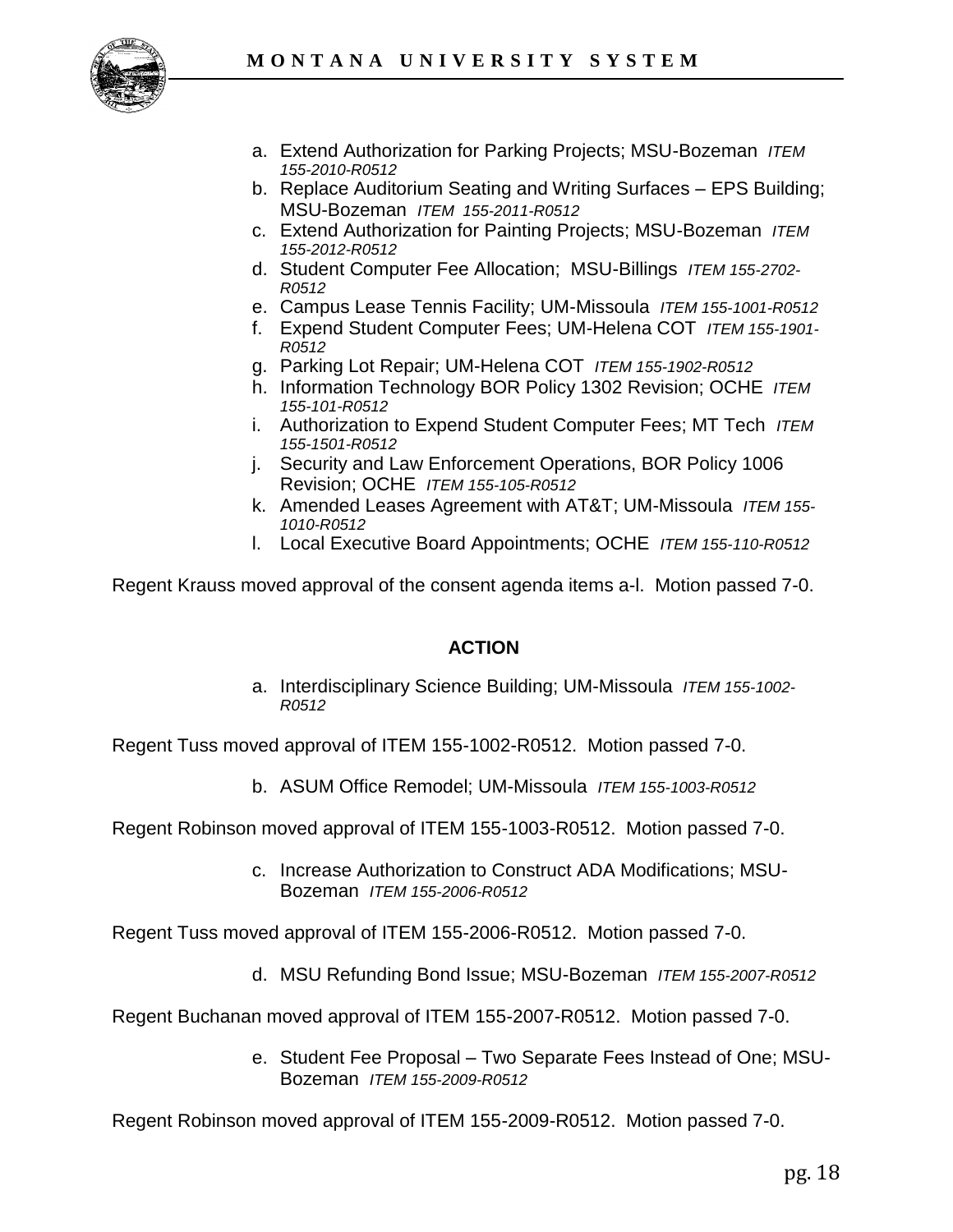

f. Increase Authority for Design and Construction Expansion to HPER Building; MT Tech *ITEM 155-1502-R0512*

Regent Thiel moved approval of ITEM 155-1502-R0512. Motion passed 6-1, with Regent Buchanan voting no.

g. FY 13 Tuition Rates; FVCC *ITEM 155-305-R0512* 

Regent Krauss noted the community college communities made the choice to support their local community colleges. He said he would typically choose to approve half of what is proposed in these situations, but will support this for one time only.

Regent Williams moved approval of ITEM 155-305-R0512. Motion passed 6-1, with Regent Buchanan voting no.

> h. Authorization to Secure INTERCAP Loan; FVCC *ITEM 155-304- R0512*

Regent Robinson moved to approve ITEM 155-304-R0512. Motion passed 7-0.

i. MontPIRG Fee Assessment; UM-Missoula *ITEM 155-1008-R0512*

Regent Tuss asked if MontPIRG is currently funded. The students responded no, MontPIRG is not currently funded. He also expressed concern that this came out of the timeline for requesting fee approval with the BOR, which clearly state that new fees are to be approved every two years. Regent Tuss stressed that he wants a firm commitment from MontPIRG that they will not again ask for any fee approval that is out of sync with the BOR policy.

Regent Tuss moved to approve ITEM 155-1008-R0512 with the condition that MontPIRG not come to the BOR again in the future out of sync with the BOR fee approval timeline, which is every two years. MontPIRG will come back to the BOR in one year to get in sync with the BOR timeline requirement.

Regent Buchanan noted that this fee timeline is because it is BOR policy and stressed the importance of following the BOR policies. He stressed that this fee request should not even be allowed on the agenda. He requested that they provide guidance to the students to adhere to the board policies. Regent Buchanan noted extenuating circumstances refer to something with a higher level of interest and participation and the MontPIRG fee does not qualify.

Regent Robinson noted that the MUS works within a biennial system and works to budget accordingly. He recognized that MontPIRG has done a lot of work on this with the opt-out, and while he is in favor with this, Regent Robinson is in favor of doing this in the correct timeline from this time forward.

Regent Tuss clarified that the students do not have to take this before the students again in one year, but would have to bring it back to the BOR in one year to be in sync with the fee approval cycle from this point forward. In the future, they also need to hold the student votes as per the student policies.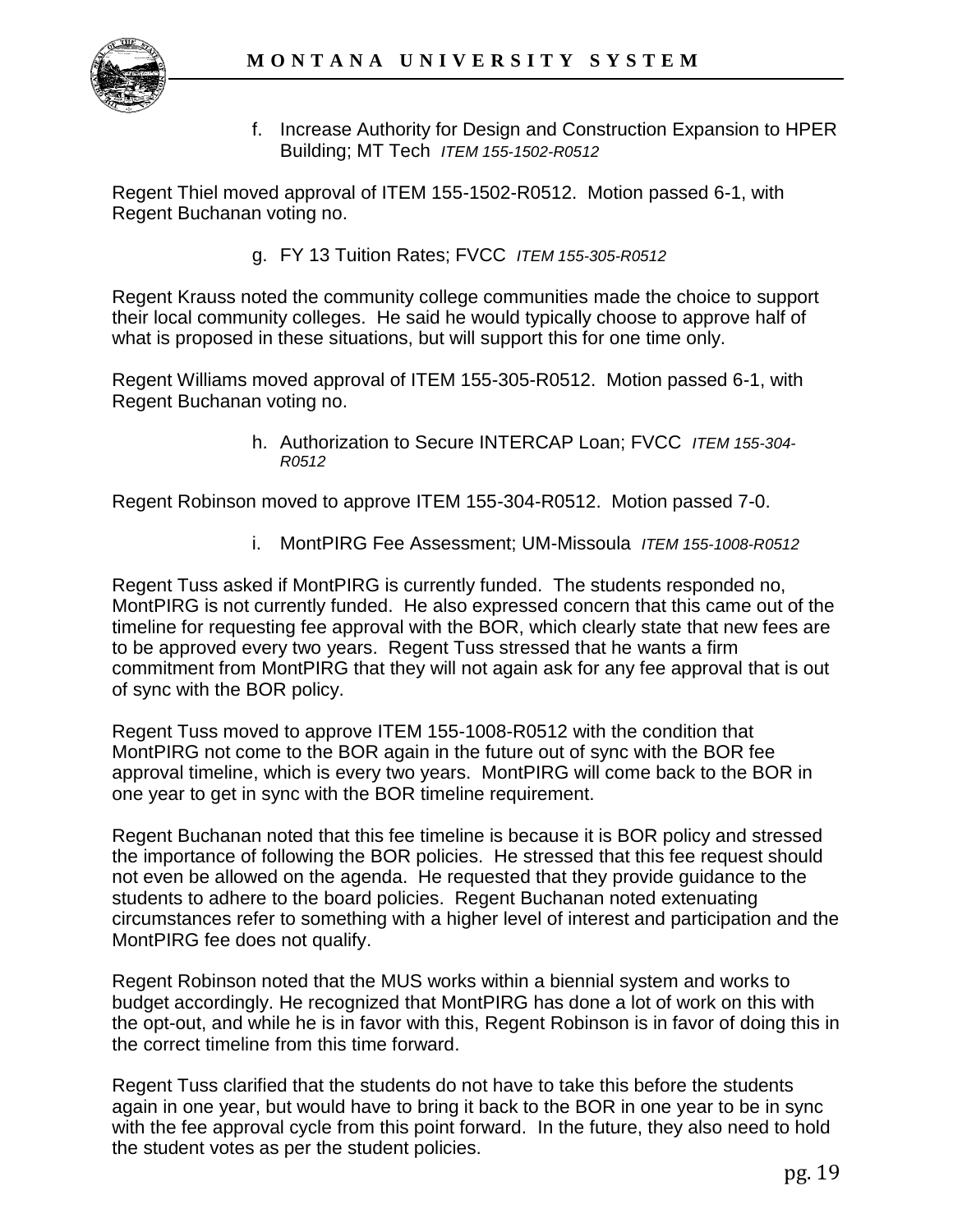

Public comment:

 Jennifer Gursky, ASUM, proposed writing ASUM policies specifying that the student groups have to be in sync with the BOR policies.

Motion passed 4-3 with Regents Robinson, Krauss and Buchanan voting no.

j. Associated Students of the University of Montana (ASUM) Activity Fee; UM-Missoula [ITEM 155-1009-R0512](http://www.mus.edu/board/meetings/2012/May2012/AdminBudget/155-1009-R0512.pdf)

Public Comment:

- Kiah Abby and Lindsay Murdock, ASMSU, urged support of this item.
- Patrick Grey, ASUM student, spoke in support of this item and recommended the ASUM align their ASUM policies to be in sync with the BOR timelines.

Regent Thiel moved approval of ITEM 155-1009-R0512. Motion passed 4-3, with Regents Robinson, Krauss, and Buchanan voting no.

### **Executive Budget Development and Legislative Planning**

k. Present Law / Pay Plan Discussion; OCHE *ITEM 155-107-R0512*

Commissioner Christian noted this is to ratify the pay plan and present law to move forward with the governor's office for inclusion in the executive budget.

Public Comment:

 Marvin Lansverk, MSU, urged continued support and advocacy for faculty and staff compensation.

Regent Robinson moved approval of ITEM 155-107-0512. Motion passed 7-0.

l. Long Range Building Program (LRBP); OCHE *ITEM 155-108-R0512*

Regent Robinson stressed concern regarding the cost for facilities, and encouraged the board to balance new buildings with the need for faculty and staff compensation. He noted that when recruiting employees, the quality of the buildings is also a factor considered by potential employees.

Regent Krauss noted that the buildings don't come as a one-time cost and require continual maintenance and upkeep and sometimes the O&M adds to the discrepancy of compensation for employees. He reminded the board that there are on-going costs associated with new building and because of that, he will choose to support faculty and staff compensation rather than a new building.

Christian acknowledged good points made. That's why Compensation Focus Group is important and to keep in mind what attracts students and faculty – good buildings are important too. There has to be a balance. He noted we need to take a holistic view on how it all works together.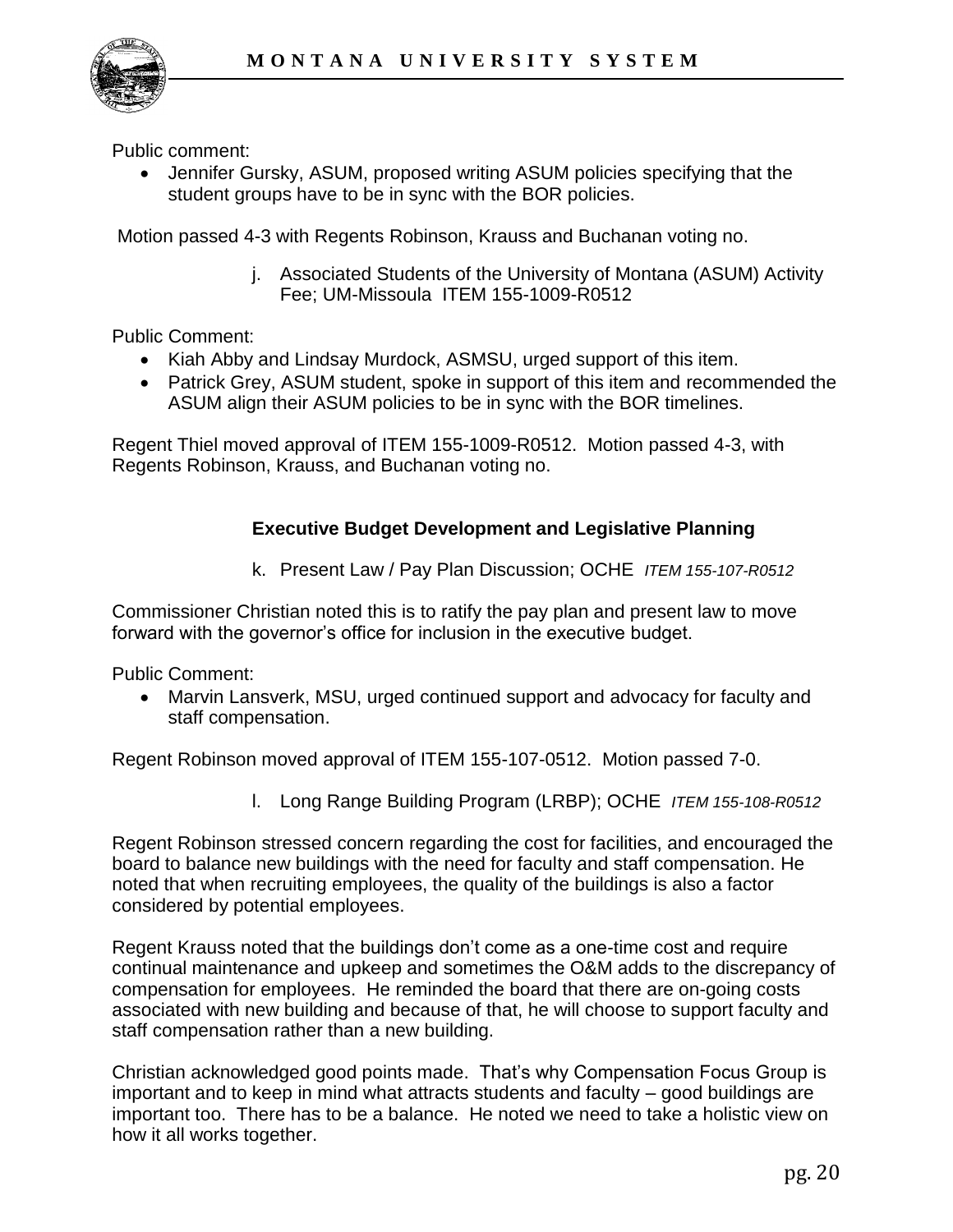Regent Buchanan reminded the board that these are budgetary recommendations, not budgetary orders and that the board needs to have the flexibility to adapt as the process moves forward.

Commissioner Christian stressed the need to focus future renovations on energy efficiency in order to reduce long term costs and realize energy savings. He noted that his office is already working on unified messages for legislators and will devote time early and often to get the message out.

Regent Tuss stressed that better compensation for employees and better facilities should not be exclusive of each other.

Regent Tuss moved approval of ITEM 155-108-R0512. Motion passed 7-0.

m. Legislative Initiatives; OCHE

Commissioner Christian noted that the legislative initiatives include present law as well as faculty and staff compensation. He suggested having a presentation at a future board meeting focused on what campuses are doing for veterans.

Regent Robinson moved approval of the legislative initiatives. Motion passed 7-0.

#### b. **ACADEMIC, RESEARCH and STUDENT AFFAIRS COMMITTEE REPORT**

#### **CONSENT**

- a. Level II items *(from March submission)*
- b. Family Education Savings Program Savings Account Product *ITEM #155-102-R0512*

Regent Buchanan moved approval of the consent agenda, items a-b. Motion passed 7- 0.

### **ACTION**

b. Board of Regents Policy 507 - Title IX *ITEM #155-103-R0512* 

Regent Buchanan moved approval of ITEM 155-103-R0512. Motion passed 7-0.

### **c. STAFF and COMPENSATION COMMITTEE REPORT**

#### **CONSENT**

#### **Staff Items**

- a. MSU-Bozeman *ITEM 155-2000-R0512*
- b. MSU-Northern *ITEM 155-2800-R0512*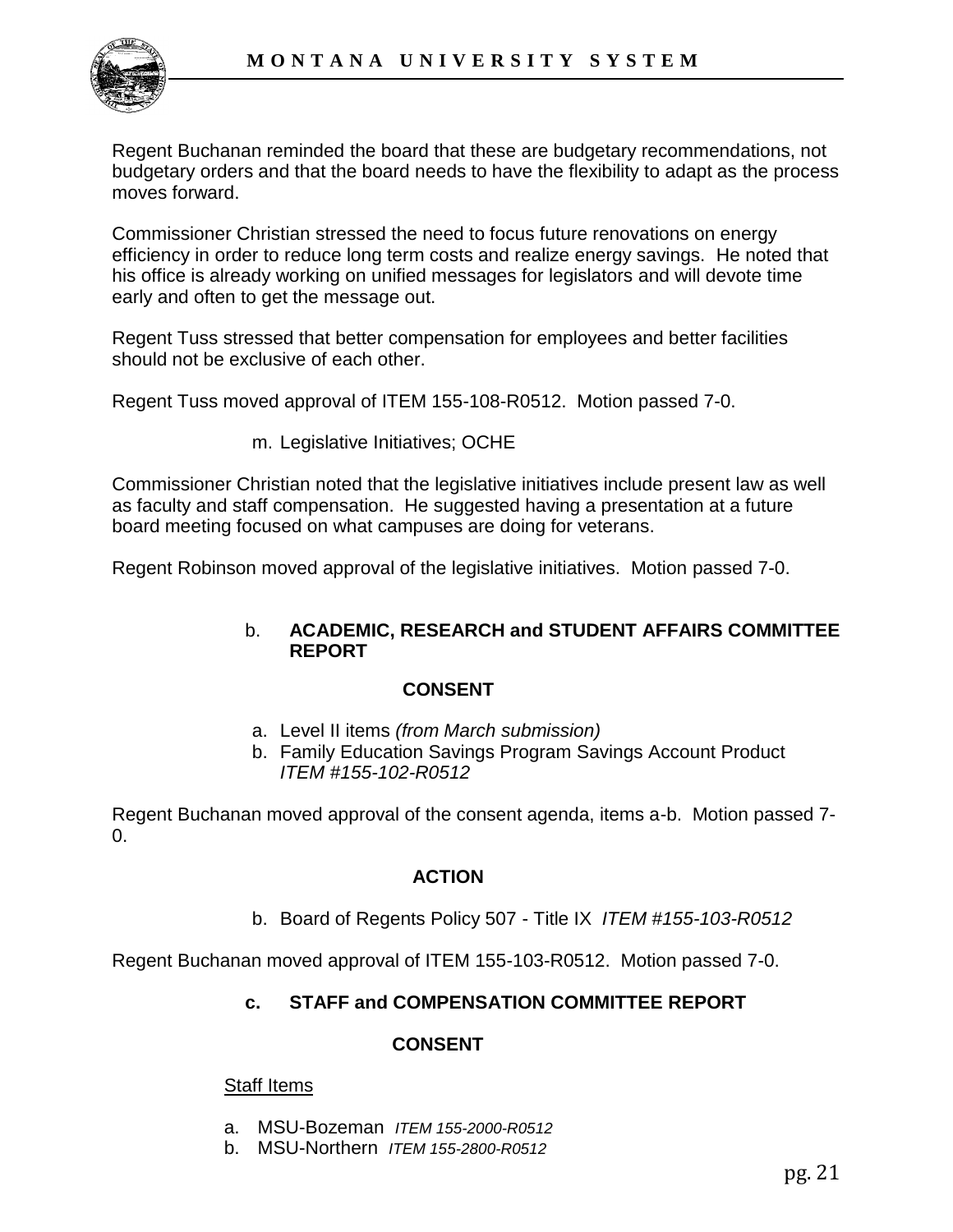

- c. UM-Missoula *ITEM 155-1000-R0512*
- d. MT Tech *ITEM 155-1500-R0512*
- e. UM-Western *ITEM 155-1600-R0512*
- f. Professor Emeritus of Economics: Fleck; MSU-Bozeman *ITEM 155- 2001-R0512*
- g. Professor Emeritus of Plant Pathology: Jacobsen; MSU-Bozeman *ITEM 155-2002-R0512*
- h. Professor Emeritus of Educational Theory and Practice and Mathematics: Metheny; MSU-Billings *ITEM 155-2701-R0512*
- i. Professor Emeritus of Hydrogeology: Miller; MT Tech Bureau of Mines and Geology *ITEM 155-1501A-R0512*
- j. Professor Emeritus of Geology: Berg; MT Tech Bureau of Mines and Geology *ITEM 155-1502A-R0512*
- k. Professor Emeritus of Business Technology: Olson; UM-Missoula *ITEM 155-1005-R0512*
- l. Professor Emeritus of Communication Disorders: Boehmler; UM-Missoula *ITEM 155-1006-R0512*

Regent Robinson moved approval of consent agenda, items a-l. Motion passed 7-0.

### **d. TWO-YEAR and COMMUNITY COLLEGE COMMITTEE REPORT**

### **CONSENT**

Rescission of BOR Policy 971.1 - Vocational Technical Education Tuition Rates; OCHE *ITEM #155-104-R0512* 

Regent Thiel moved approval of consent agenda ITEM 155-104-R0512. Motion passed 7-0.

# **ACTION**

Renaming Five Colleges of Technology, Gallatin College Programs, and Bitterroot College Program; OCHE *ITEM #155-106-R0512*

Regent Tuss moved approval of an amendment: I move that the rebranding of the MSU-Great Falls College of Technology be considered with a resolution to be brought to the Board of Regents no later than Friday, June 29, 2012. Included in this motion, let it be resolved that the Board will only consider a final suggested name that is consistent with the naming framework approved on March 2: "Place, Mission, Affiliation." I make this motion out of respect for the importance of listening to all stakeholders affected by the important improvements we are making in the two-year education system in Montana. We have already listened a great deal, with community surveys, listening sessions, focus and a great deal of communication with community leaders in Great Falls. Regent Thiel seconded the motion. Motion passed 7-0.